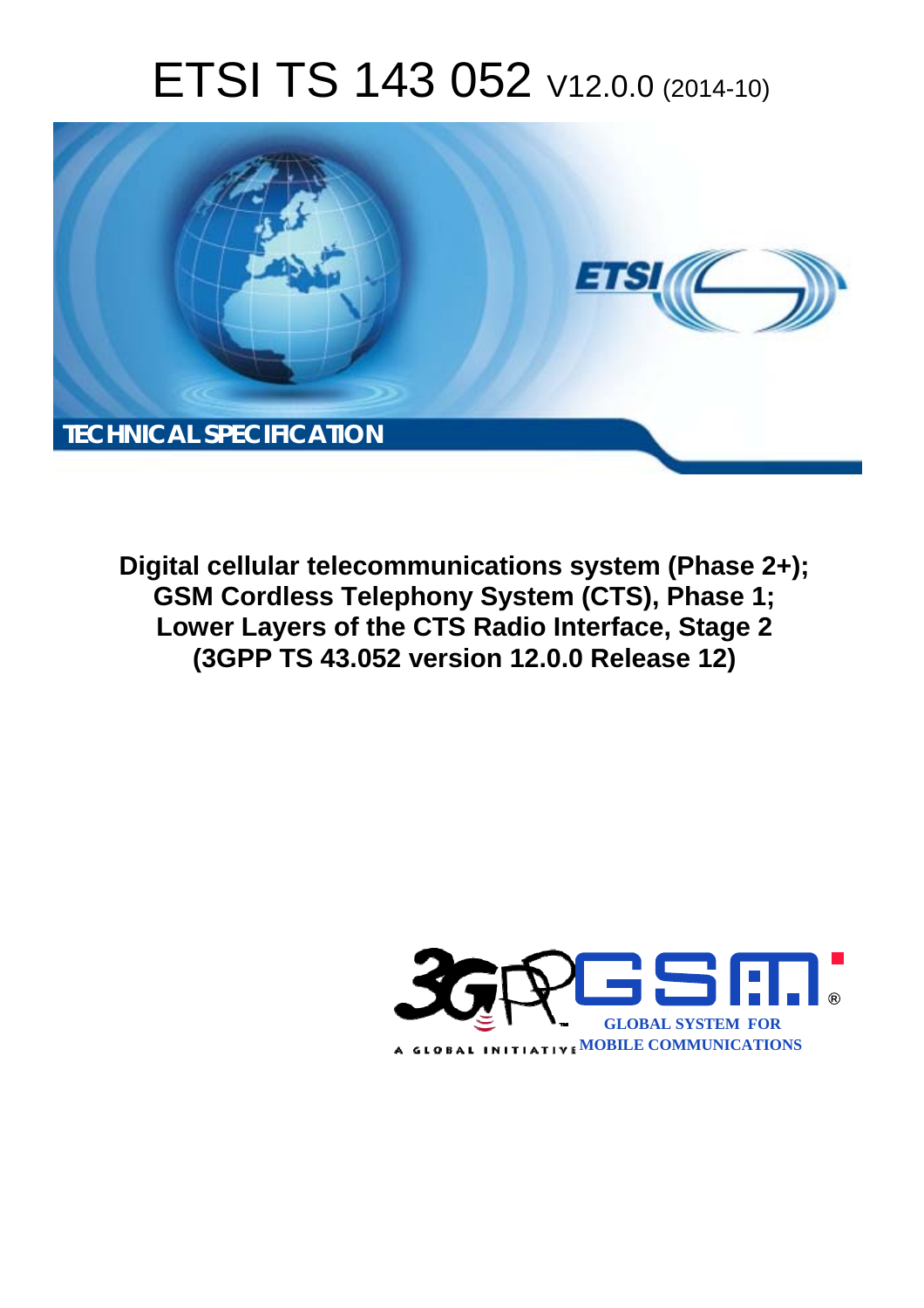Reference RTS/TSGG-0143052vc00

> Keywords **GSM**

#### *ETSI*

#### 650 Route des Lucioles F-06921 Sophia Antipolis Cedex - FRANCE

Tel.: +33 4 92 94 42 00 Fax: +33 4 93 65 47 16

Siret N° 348 623 562 00017 - NAF 742 C Association à but non lucratif enregistrée à la Sous-Préfecture de Grasse (06) N° 7803/88

#### *Important notice*

The present document can be downloaded from: [http://www.etsi.org](http://www.etsi.org/)

The present document may be made available in electronic versions and/or in print. The content of any electronic and/or print versions of the present document shall not be modified without the prior written authorization of ETSI. In case of any existing or perceived difference in contents between such versions and/or in print, the only prevailing document is the print of the Portable Document Format (PDF) version kept on a specific network drive within ETSI Secretariat.

Users of the present document should be aware that the document may be subject to revision or change of status. Information on the current status of this and other ETSI documents is available at <http://portal.etsi.org/tb/status/status.asp>

If you find errors in the present document, please send your comment to one of the following services: [http://portal.etsi.org/chaircor/ETSI\\_support.asp](http://portal.etsi.org/chaircor/ETSI_support.asp)

#### *Copyright Notification*

No part may be reproduced or utilized in any form or by any means, electronic or mechanical, including photocopying and microfilm except as authorized by written permission of ETSI.

The content of the PDF version shall not be modified without the written authorization of ETSI. The copyright and the foregoing restriction extend to reproduction in all media.

> © European Telecommunications Standards Institute 2014. All rights reserved.

**DECT**TM, **PLUGTESTS**TM, **UMTS**TM and the ETSI logo are Trade Marks of ETSI registered for the benefit of its Members. **3GPP**TM and **LTE**™ are Trade Marks of ETSI registered for the benefit of its Members and of the 3GPP Organizational Partners.

**GSM**® and the GSM logo are Trade Marks registered and owned by the GSM Association.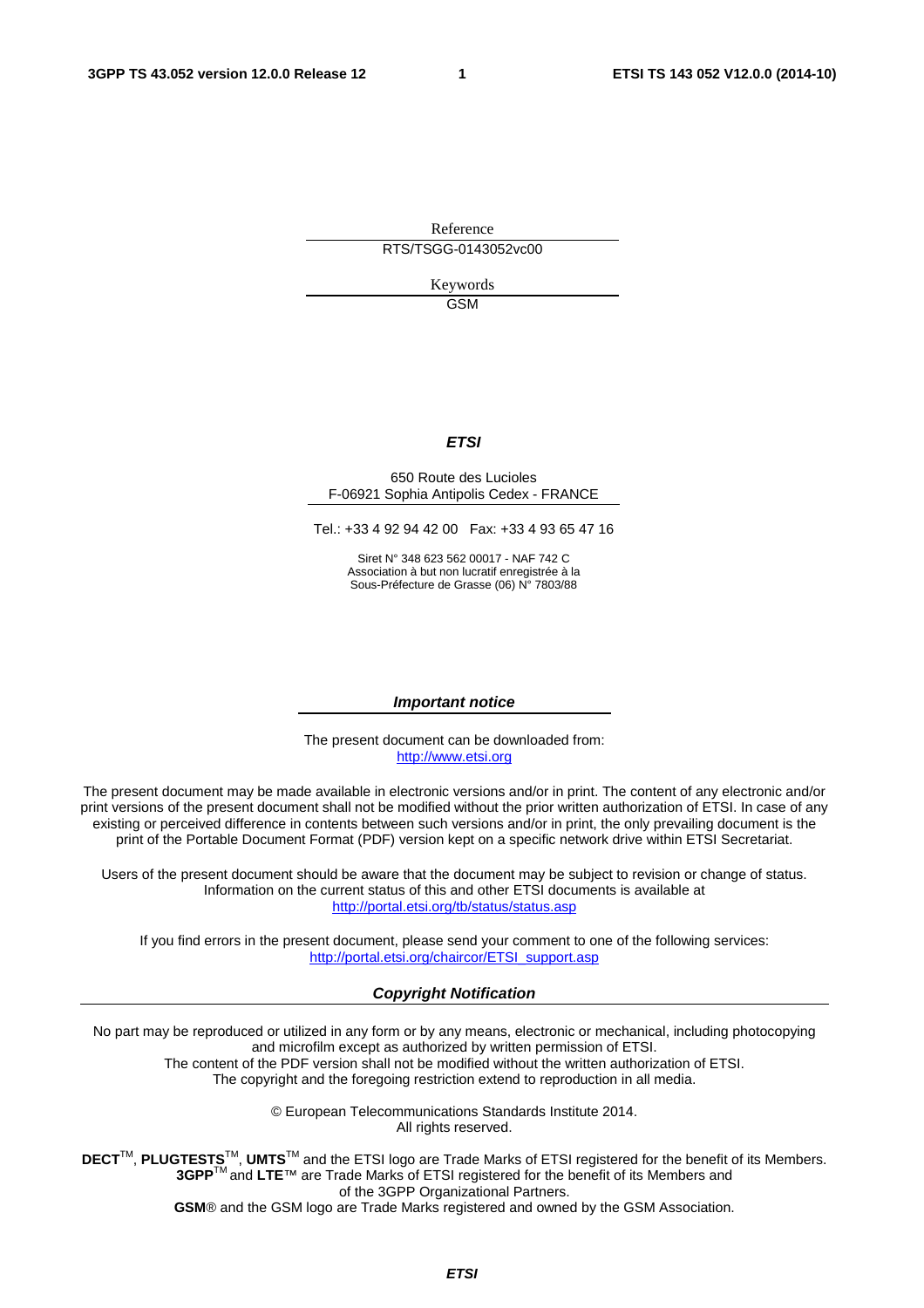# Intellectual Property Rights

IPRs essential or potentially essential to the present document may have been declared to ETSI. The information pertaining to these essential IPRs, if any, is publicly available for **ETSI members and non-members**, and can be found in ETSI SR 000 314: *"Intellectual Property Rights (IPRs); Essential, or potentially Essential, IPRs notified to ETSI in respect of ETSI standards"*, which is available from the ETSI Secretariat. Latest updates are available on the ETSI Web server ([http://ipr.etsi.org\)](http://webapp.etsi.org/IPR/home.asp).

Pursuant to the ETSI IPR Policy, no investigation, including IPR searches, has been carried out by ETSI. No guarantee can be given as to the existence of other IPRs not referenced in ETSI SR 000 314 (or the updates on the ETSI Web server) which are, or may be, or may become, essential to the present document.

# Foreword

This Technical Specification (TS) has been produced by ETSI 3rd Generation Partnership Project (3GPP).

The present document may refer to technical specifications or reports using their 3GPP identities, UMTS identities or GSM identities. These should be interpreted as being references to the corresponding ETSI deliverables.

The cross reference between GSM, UMTS, 3GPP and ETSI identities can be found under [http://webapp.etsi.org/key/queryform.asp.](http://webapp.etsi.org/key/queryform.asp)

# Modal verbs terminology

In the present document "**shall**", "**shall not**", "**should**", "**should not**", "**may**", "**may not**", "**need**", "**need not**", "**will**", "**will not**", "**can**" and "**cannot**" are to be interpreted as described in clause 3.2 of the [ETSI Drafting Rules](http://portal.etsi.org/Help/editHelp!/Howtostart/ETSIDraftingRules.aspx) (Verbal forms for the expression of provisions).

"**must**" and "**must not**" are **NOT** allowed in ETSI deliverables except when used in direct citation.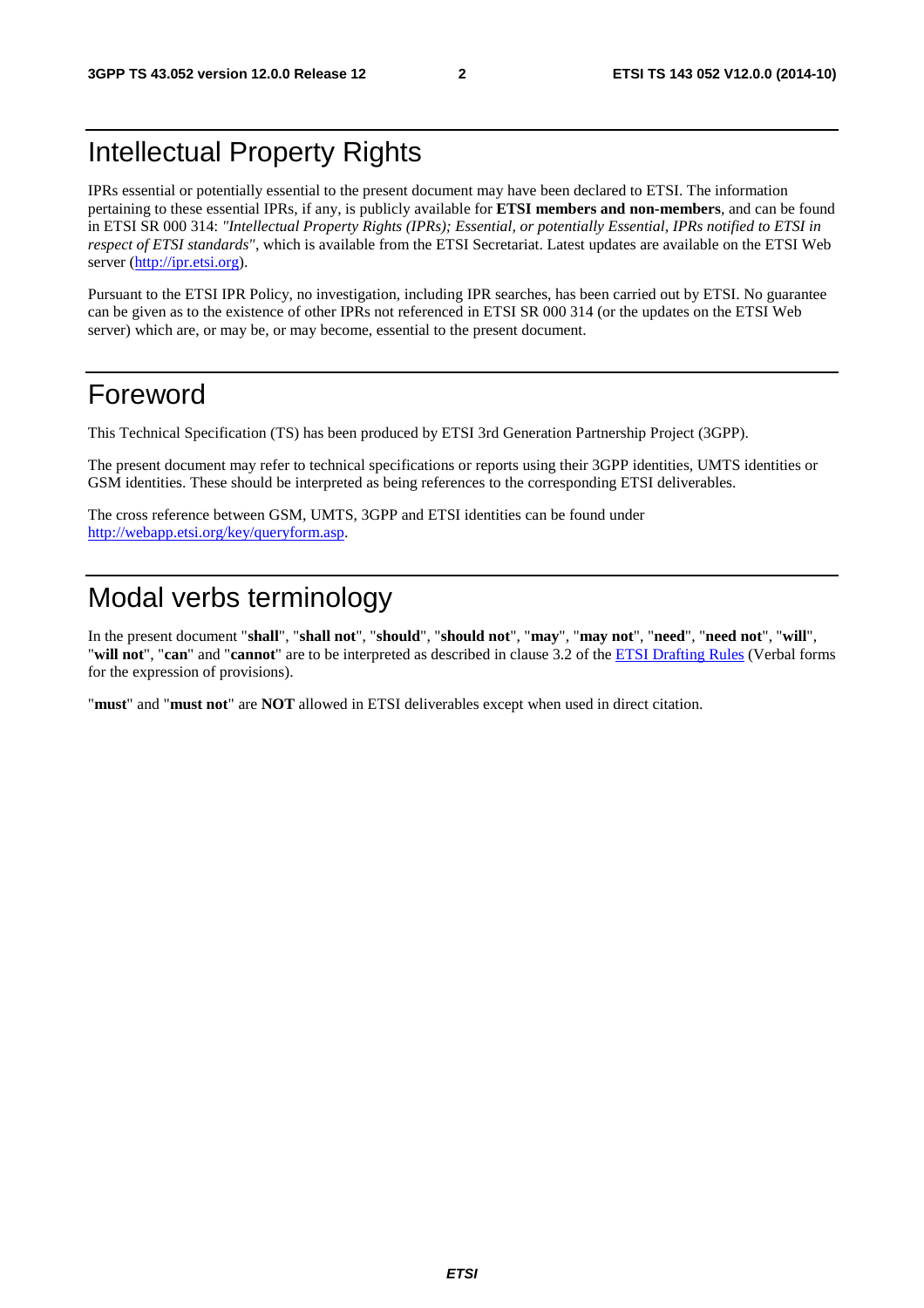$\mathbf{3}$ 

# Contents

| 1                 |  |  |  |  |  |
|-------------------|--|--|--|--|--|
| 2                 |  |  |  |  |  |
| 3<br>3.1<br>3.2   |  |  |  |  |  |
| $\overline{4}$    |  |  |  |  |  |
| 4.1<br>4.2<br>4.3 |  |  |  |  |  |
| 5                 |  |  |  |  |  |
| 5.1<br>5.2        |  |  |  |  |  |
| 5.2.1<br>5.2.2    |  |  |  |  |  |
| 5.3               |  |  |  |  |  |
| 5.3.1<br>5.3.2    |  |  |  |  |  |
| 5.4               |  |  |  |  |  |
| 6                 |  |  |  |  |  |
| 7                 |  |  |  |  |  |
| 8                 |  |  |  |  |  |
| 9                 |  |  |  |  |  |
| 10                |  |  |  |  |  |
| 10.1              |  |  |  |  |  |
| 10.1.1            |  |  |  |  |  |
| 10.1.2<br>10.1.3  |  |  |  |  |  |
| 10.1.4            |  |  |  |  |  |
| 10.2              |  |  |  |  |  |
| 10.2.1            |  |  |  |  |  |
| 10.2.2            |  |  |  |  |  |
| 10.2.3            |  |  |  |  |  |
| 10.2.4            |  |  |  |  |  |
| 10.3              |  |  |  |  |  |
| 10.3.1            |  |  |  |  |  |
| 10.3.2            |  |  |  |  |  |
| 10.3.3            |  |  |  |  |  |
| 10.3.4            |  |  |  |  |  |
| 10.4              |  |  |  |  |  |
| 10.4.1            |  |  |  |  |  |
| 10.4.2            |  |  |  |  |  |
| 10.4.3            |  |  |  |  |  |
| 10.4.4<br>10.5    |  |  |  |  |  |
|                   |  |  |  |  |  |
| 10.6              |  |  |  |  |  |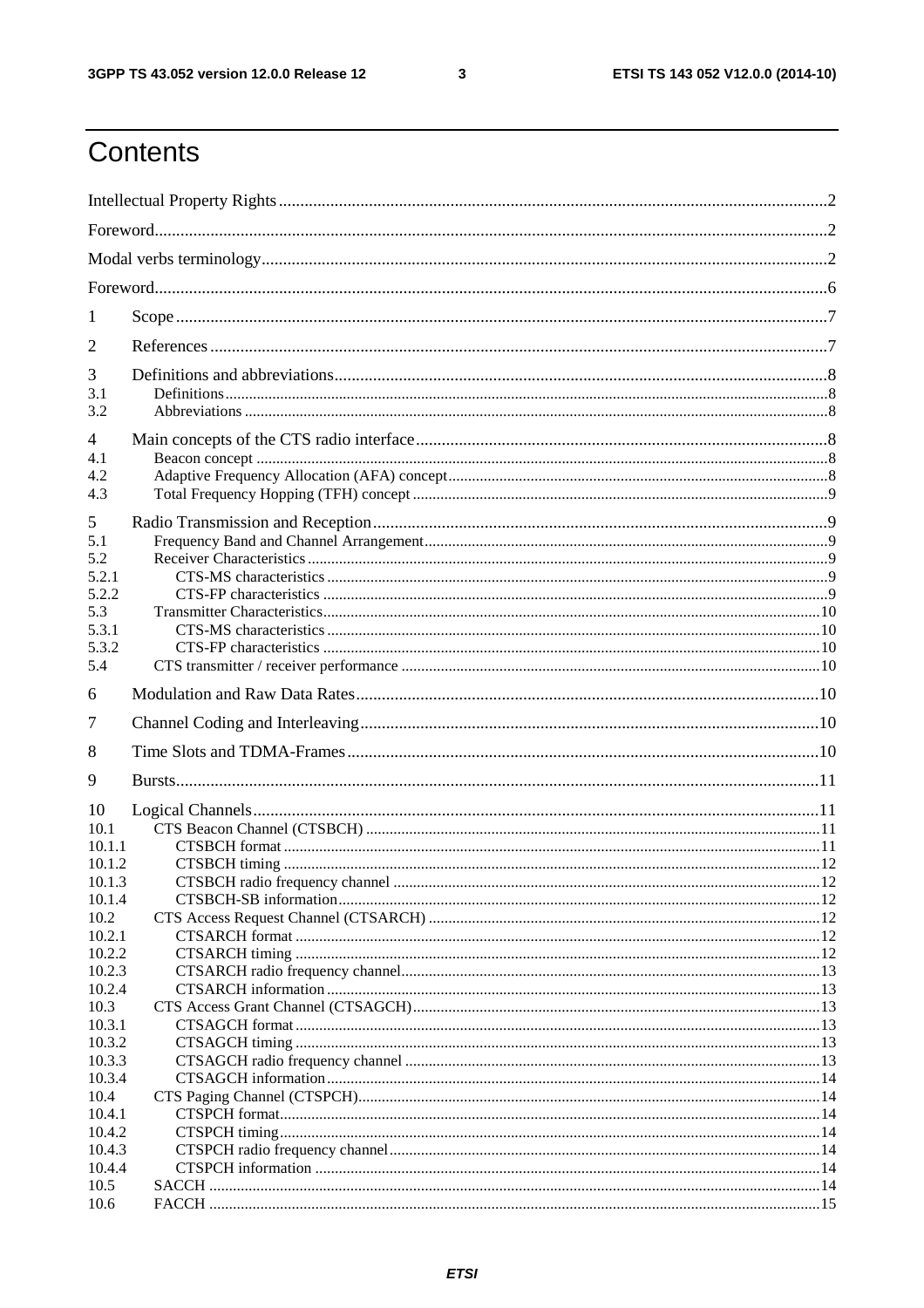| 10.7                 |                                                                                |  |
|----------------------|--------------------------------------------------------------------------------|--|
| 10.8                 |                                                                                |  |
| 10.8.1               |                                                                                |  |
| 10.8.2<br>10.8.3     |                                                                                |  |
|                      |                                                                                |  |
| 11                   |                                                                                |  |
| 11.1<br>11.2         |                                                                                |  |
| 11.3                 |                                                                                |  |
| 11.4                 |                                                                                |  |
| 11.5                 |                                                                                |  |
| 11.6                 |                                                                                |  |
| 11.7                 |                                                                                |  |
| 12                   |                                                                                |  |
| 12.1                 |                                                                                |  |
| 12.2                 |                                                                                |  |
| 12.2.1               |                                                                                |  |
| 12.2.2               |                                                                                |  |
| 12.2.2.1<br>12.2.2.2 |                                                                                |  |
| 12.2.2.3             |                                                                                |  |
| 12.2.2.4             |                                                                                |  |
| 12.2.3               |                                                                                |  |
| 12.2.4               |                                                                                |  |
| 12.2.5               |                                                                                |  |
| 12.3                 |                                                                                |  |
| 12.3.1<br>12.3.2     |                                                                                |  |
| 12.3.3               |                                                                                |  |
| 12.3.3.1             |                                                                                |  |
| 12.3.3.2             |                                                                                |  |
| 12.3.3.2.1           |                                                                                |  |
| 12.3.3.2.2           |                                                                                |  |
| 12.3.3.3             |                                                                                |  |
| 12.3.4<br>12.4       |                                                                                |  |
| 12.4.1               |                                                                                |  |
| 12.4.2               |                                                                                |  |
| 12.4.3               |                                                                                |  |
| 12.4.4               |                                                                                |  |
|                      |                                                                                |  |
|                      | Annex A (informative):                                                         |  |
| A.1                  |                                                                                |  |
| A.1.1                |                                                                                |  |
| A.1.1.1<br>A.1.1.2   |                                                                                |  |
| A.1.2                |                                                                                |  |
|                      |                                                                                |  |
| A.2                  | Scenario 1: PLMN and CTS-GFL have no common frequency in whole coverage area24 |  |
| A.2.1                |                                                                                |  |
| A.2.1.1<br>A.2.1.2   |                                                                                |  |
| A.2.2                |                                                                                |  |
| A.2.3                |                                                                                |  |
|                      |                                                                                |  |
| A.3<br>A.3.1         |                                                                                |  |
| A.3.1.1              |                                                                                |  |
|                      |                                                                                |  |
| A.3.1.2              |                                                                                |  |
| A.3.2<br>A.3.2.1     |                                                                                |  |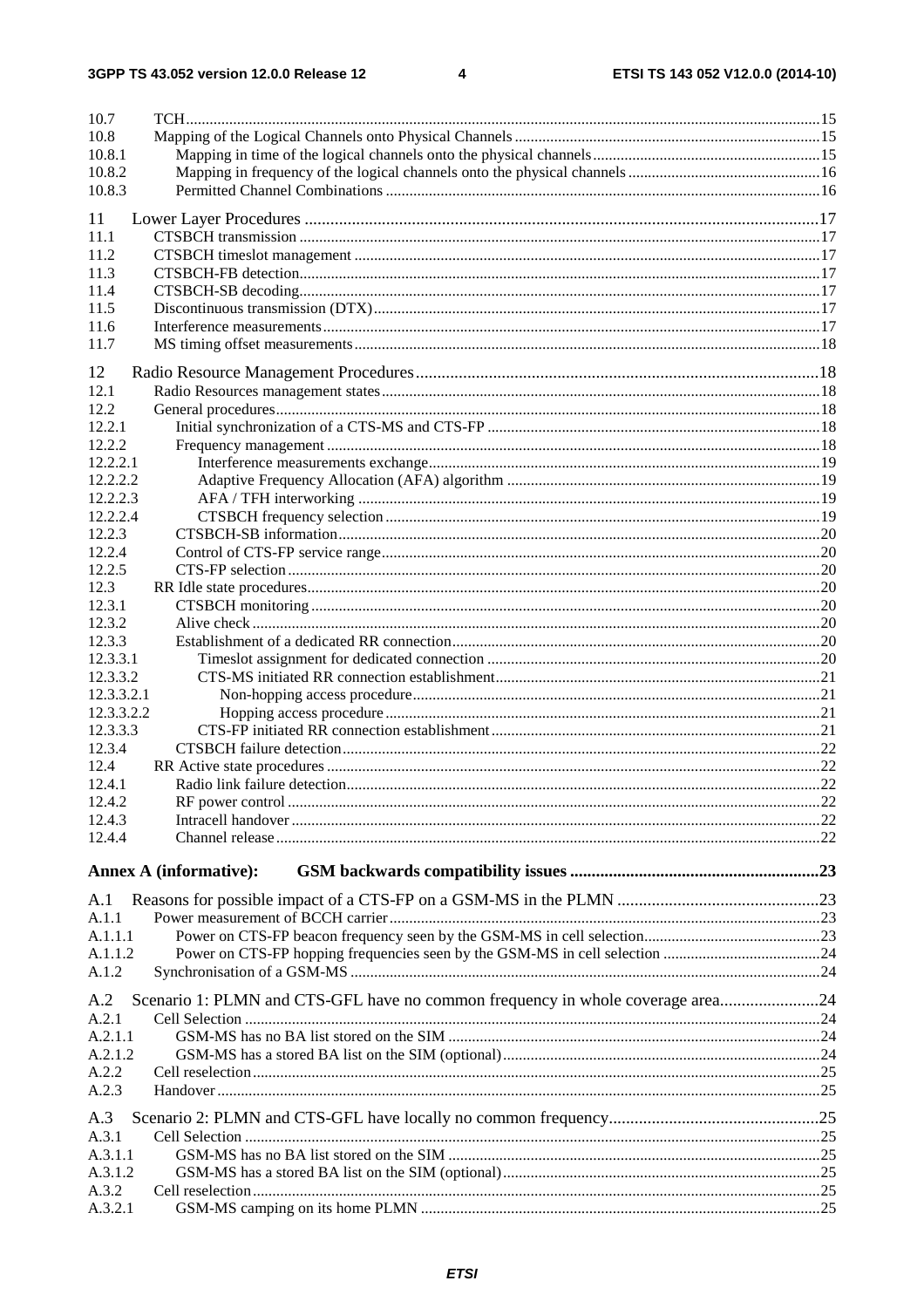$5\phantom{a}$ 

| A.3.2.2 |                               |  |
|---------|-------------------------------|--|
| A.3.3   |                               |  |
| A.4     |                               |  |
| A.4.1   |                               |  |
| A.4.2   |                               |  |
|         |                               |  |
|         |                               |  |
|         | <b>Annex B</b> (informative): |  |
|         |                               |  |
|         |                               |  |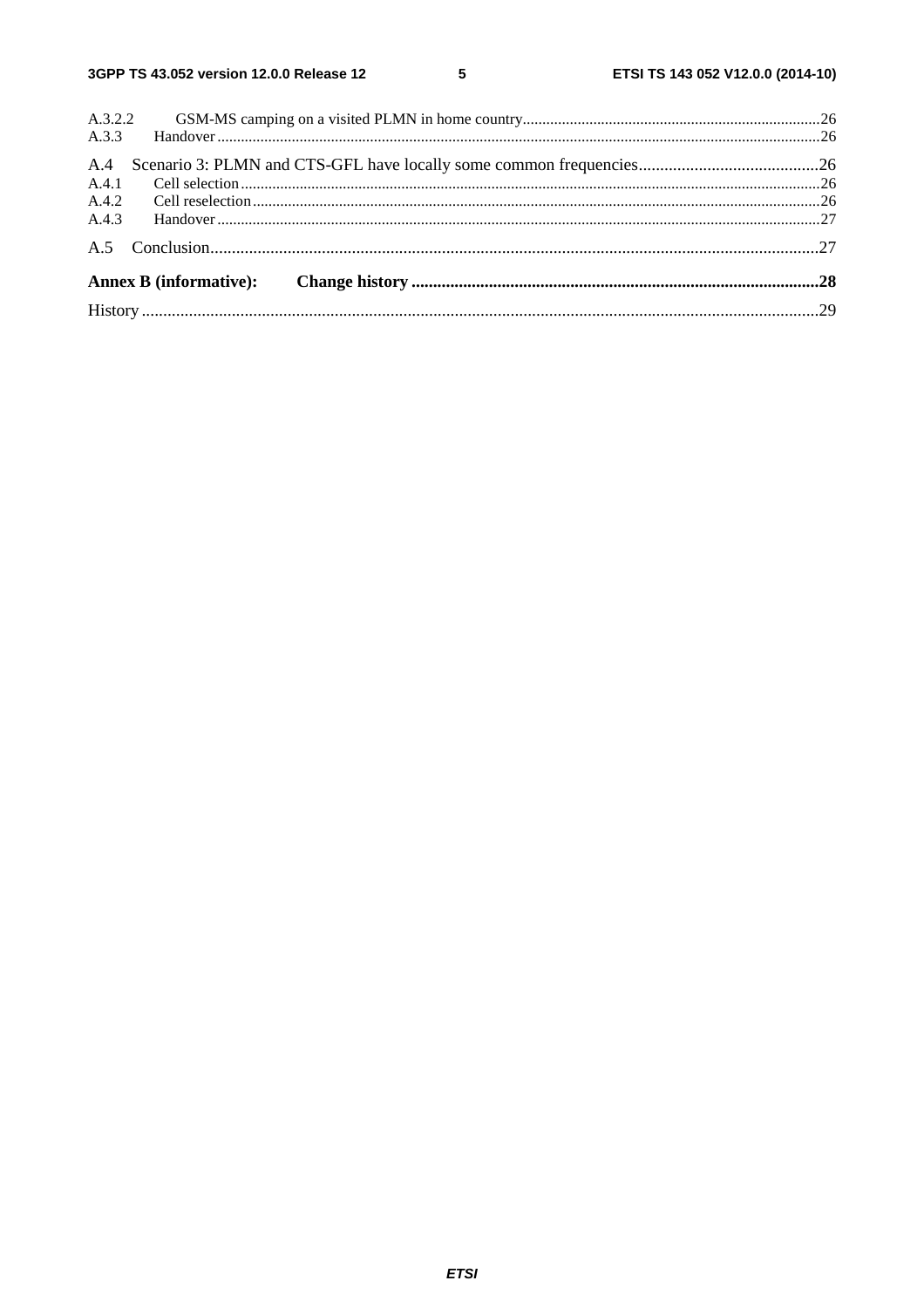# Foreword

This Technical Specification has been produced by the 3<sup>rd</sup> Generation Partnership Project (3GPP).

The contents of the present document are subject to continuing work within the TSG and may change following formal TSG approval. Should the TSG modify the contents of the present document, it will be re-released by the TSG with an identifying change of release date and an increase in version number as follows:

Version x.y.z

where:

- x the first digit:
	- 1 presented to TSG for information;
	- 2 presented to TSG for approval;
	- 3 or greater indicates TSG approved document under change control.
- y the second digit is incremented for all changes of substance, i.e. technical enhancements, corrections, updates, etc.
- z the third digit is incremented when editorial only changes have been incorporated in the document.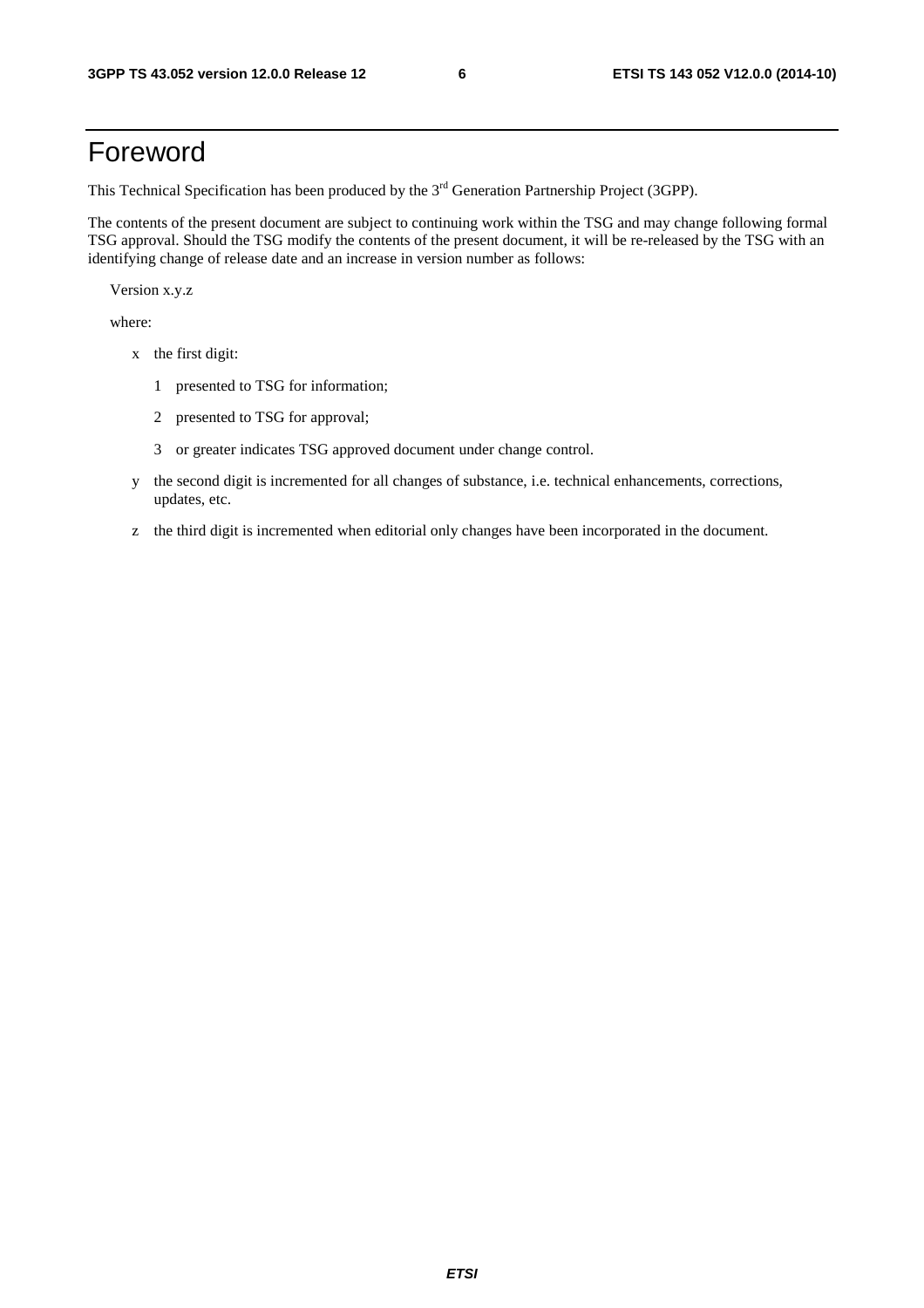# 1 Scope

The present document gives an overall description of the lower layers of the radio interface for GSM based Cordless Telephony Systems (GSM-CTS).

The GSM-CTS system is intended to provide a cordless connection between the fixed network and GSM-based CTS Mobile Stations (CTS-MS) via a private CTS Fixed Part (CTS-FP).

Stage 1 is an overall description, from the service subscribers and user's standpoint, that view the network as a single entity which provides service to the user. GSM 02.56 contains the CTS Stage 1 service description.

GSM 03.56 is a Stage 2 document that describes the system architecture of the GSM Cordless Telephone Systems (GSM-CTS), i.e. the system elements, the system interfaces and the functional capabilities.

# 2 References

The following documents contain provisions which, through reference in this text, constitute provisions of the present document.

- References are either specific (identified by date of publication, edition number, version number, etc.) or non-specific.
- For a specific reference, subsequent revisions do not apply.
- For a non-specific reference, the latest version applies. In the case of a reference to a 3GPP document (including a GSM document), a non-specific reference implicitly refers to the latest version of that document *in the same Release as the present document*.
- [1] GSM 01.04: "Digital cellular telecommunications system (Phase 2+); Abbreviations and Acronyms". [2] GSM 02.56: "Digital cellular telecommunications system (Phase 2+); GSM Cordless Telephone System (CTS); Service Description; Stage 1". [3] GSM 03.22: "Digital cellular telecommunications system (Phase 2+); Functions related to Mobile Station (MS) in idle mode and group receive mode". [4] GSM 03.20: "Digital cellular telecommunications system (Phase 2+); GSM Cordless Telephone System (CTS); Security related network functions; Stage 2". [5] GSM 03.56: "Digital cellular telecommunications system (Phase 2+); GSM Cordless Telephony System (CTS); CTS Architecture Description; Stage 2". [6] GSM 04.08: "European digital cellular telecommunications system (Phase 2+); Mobile radio interface layer 3 specification". [7] GSM 05.02 (V6.3): "Digital cellular telecommunications system (Phase 2+); Multiplexing and multiple access on the radio path". [8] GSM 05.03 (V6.1): "Digital cellular telecommunications system (Phase 2+); Channel coding". [9] GSM 05.04: "Digital cellular telecommunications system (Phase 2+); Modulation". [10] GSM 05.05: "Digital cellular telecommunications system (Phase 2+); Radio transmission and reception". [11] GSM 05.08: "Digital cellular telecommunications system (Phase 2+); Radio subsystem link control". [12] GSM 05.10: "Digital cellular telecommunications system (Phase 2+); Radio subsystem synchronization".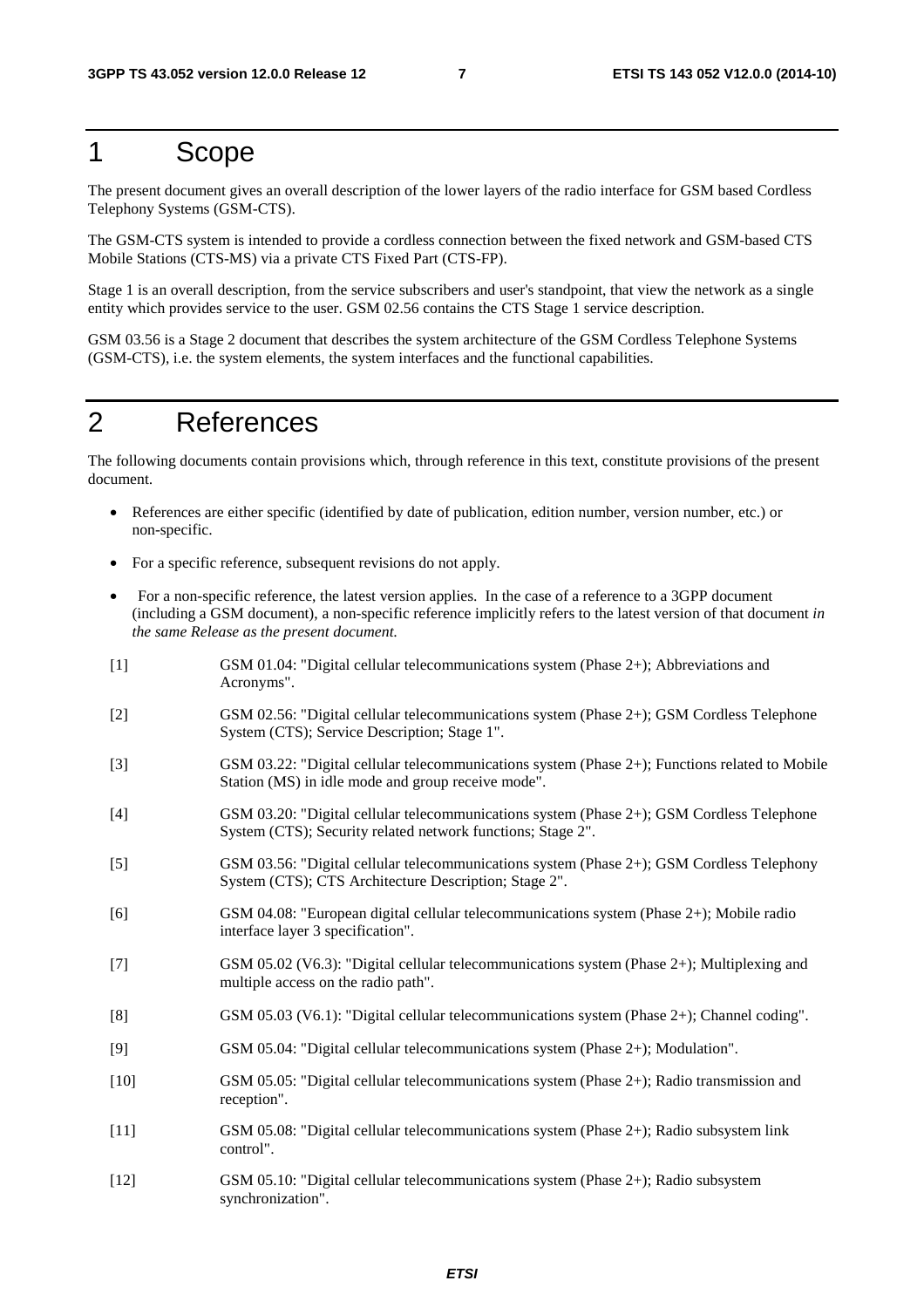# 3 Definitions and abbreviations

#### 3.1 Definitions

For the purposes of the present document, the following terms and definitions apply:

**CTS Mobile Station:** GSM-MS supporting CTS.

**CTS Fixed Part:** CTS-FP is a device which acts as a link between the CTS-MS and the fixed network.

**GSM-CTS:** Cordless Telephony System based on GSM.

### 3.2 Abbreviations

The following list describes the abbreviations and acronyms used in the present document. The GSM abbreviations explained in GSM 01.04 [1] are not included below.

| AFA            | <b>Adaptive Frequency Allocation</b> |
|----------------|--------------------------------------|
| <b>CTS</b>     | Cordless Telephony System            |
| <b>CTSAGCH</b> | CTS Access Grant CHannel             |
| <b>CTSARCH</b> | <b>CTS</b> Access Request CHannel    |
| <b>CTSBCH</b>  | CTS Beacon CHannel                   |
| CTS-FP         | CTS Fixed Part                       |
| CTS-MS         | <b>CTS Mobile Station</b>            |
| <b>CTSMSI</b>  | CTS Mobile Subscriber Identity       |
| <b>CTSPCH</b>  | CTS Paging CHannel                   |
| <b>DPLMN</b>   | Donor Public Land Mobile Network     |
| <b>FPBI</b>    | Fixed Part Beacon Identity           |
| GFL            | Generic Frequency List               |
| <b>RX</b>      | Receive                              |
| <b>TFH</b>     | <b>Total Frequency Hopping</b>       |
| ТX             | Transmit                             |
|                |                                      |

# 4 Main concepts of the CTS radio interface

The main assumption behind the CTS work item and in particular the CTS radio interface, is that a modified single timeslot state of the art GSM-MS chipset could be used for a home base station, i.e. as a CTS-FP.

The CTS radio interface has been designed to meet a requirement of low generated interference, either from the CTS to existing overlaying PLMNS, either from a CTS to another CTS. This requirement is achieved by the combined usage of the three concepts: beacon concept, AFA concept and TFH concept.

### 4.1 Beacon concept

A limited number of CTS-MS shall be served by one CTS-FP (see GSM 02.56). Therefore, a broadcast channel continuously transmitted such as the BCCH in GSM is not needed for CTS.

A channel called CTS beacon channel (CTSBCH) is proposed with the following main characteristics: it is transmitted by the CTS-FP every 26 frames in a 52-multiframe pattern, and allows the CTS-MS to synchronise with the CTS-FP. Minimum signalling is also supported by the CTSBCH, so that it is the only logical channel a CTS-FP shall periodically transmit on the CTS radio interface. Every other logical channel is only transmitted "on demand".

## 4.2 Adaptive Frequency Allocation (AFA) concept

A precise radio frequency planning can not be applied to the CTS-FP/MS pair, as the CTS is intended to be deployed by the end-user. Therefore, a list of frequencies (the GFL) on which it is allowed to operate is given to the CTS. With the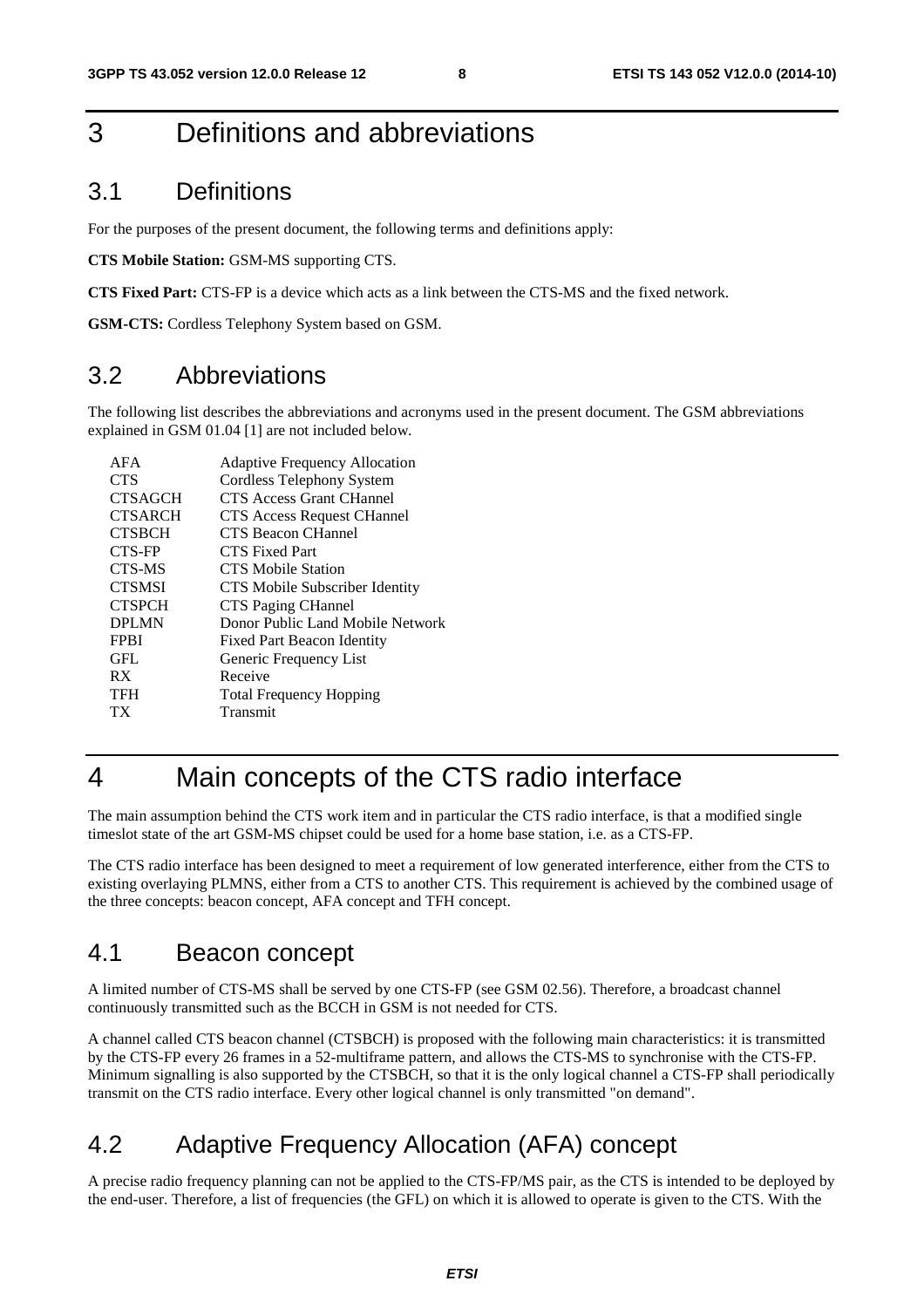AFA, interference measurements will be performed on the frequencies in the GFL to provide a ranking in the AFA table, in order to exclude unacceptably interfered frequencies from the usage in CTS.

# 4.3 Total Frequency Hopping (TFH) concept

The remaining frequencies are used by the Total Frequency Hopping algorithm in order to reduce the interference of the CTS with the overlaying PLMN and other CTS-FP/MS pairs. With TFH the interference caused by the CTS link is spread across multiple GSM links (interference averaging) and the co-channel interference is due to different users at different locations (interference diversity).

A new hopping algorithm which is especially tailored for use in CTS with improved performance compared to the GSM hopping algorithms shall be used.

# 5 Radio Transmission and Reception

The CTS-FP and CTS-MS shall in Phase 1 GSM-CTS conform to the transmission and reception specifications of at least one or more of the following cellular standards:

- P-GSM900;
- E-GSM900:
- DCS1800;
- PCS1900.

The final choice of characteristics and performance requirements depends on system scenario calculations.

## 5.1 Frequency Band and Channel Arrangement

The frequency band and channel arrangement for the GSM-CTS are as specified in GSM 05.05 clause 2.

### 5.2 Receiver Characteristics

#### 5.2.1 CTS-MS characteristics

It is the intention to keep the CTS-MS characteristics in line with the GSM-MS characteristics as specified in GSM 05.05 clause 5, but the final decision depends on system scenario calculations.

#### 5.2.2 CTS-FP characteristics

It is the intention to keep the CTS-FP characteristics in line with the GSM-MS characteristics as specified in GSM 05.05 clause 5, but with reversed frequency bands. The final decision depends on system scenario calculations.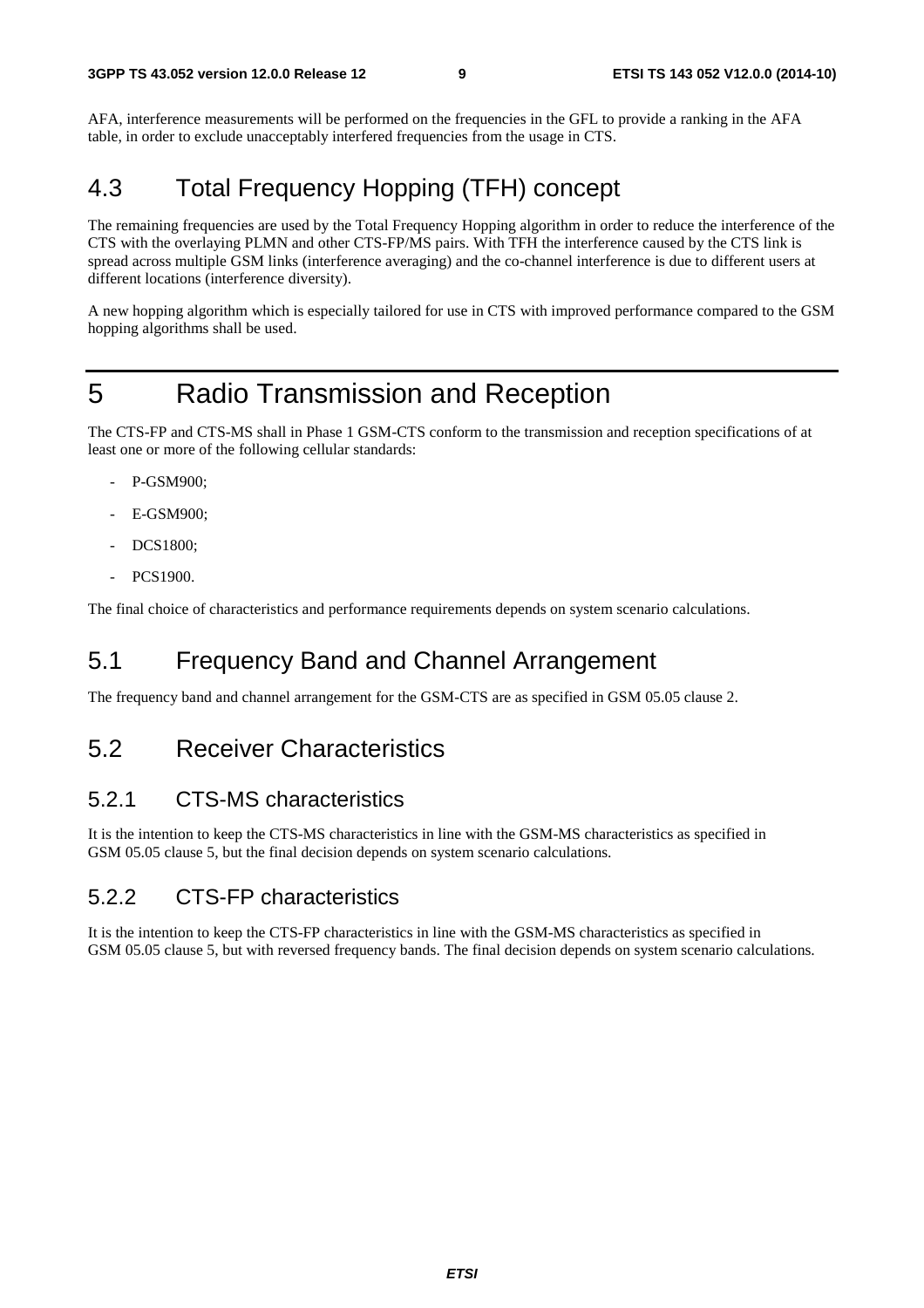# 5.3 Transmitter Characteristics

#### 5.3.1 CTS-MS characteristics

It is the intention to keep the CTS-MS characteristics as far as possible in line with the GSM-MS characteristics as specified in GSM 05.05 clause 4, but the final decision depends on system scenario calculations.

In addition, it is intended to lower the maximum nominal output power and the lowest nominal output power to values which shall be determined by system scenario calculations. Both values could be below the nominal output powers specified in GSM 05.05 subclause 4.1.1.

### 5.3.2 CTS-FP characteristics

It is the intention to keep the CTS-FP characteristics as far as possible in line with the GSM-MS characteristics as specified in GSM 05.05 subclause 4, but with reversed frequency bands. The final decision depends on system scenario calculations.

In addition, it is intended to lower the maximum nominal output power and the lowest nominal output power to values which shall be determined by system scenario calculations. Both values could be below the nominal output powers specified in GSM 05.05 subclause 4.1.1.

# 5.4 CTS transmitter / receiver performance

It is the intention to keep the CTS transmitter / receiver performance in line with the GSM transmitter / receiver performance as specified in GSM 05.05 clause 6.

The GSM requirement on receiver performance for frequency hopping where frequencies are interfered shall be fulfilled by both the CTS-MS and CTS-FP.

# 6 Modulation and Raw Data Rates

The modulation technique and raw data rates are as specified in GSM 05.04.

# 7 Channel Coding and Interleaving

The channel coding algorithm and interleaving schemes of existing GSM channels used in the GSM CTS radio interface are as specified in GSM 05.03.

Channel coding algorithms and interleaving schemes for new logical channels are defined in clause 10.

# 8 Time Slots and TDMA-Frames

The time slot organisation is as specified in GSM 05.02 subclause 4.3.1.

The TDMA frames are organised in multiframes, superframes, and hyperframes. The hyperframe is the longest recurrent time period and consists of 26 x 51 x 2048 TDMA frames. The TDMA frames are numbered modulo this hyperframe, which means that the frame number FN ranges from 0 to FN\_MAX= (26 x 51 x  $2^{11}$ ) -1 = 2715647. The CTS-FP keeps track of the frame numbering once initialised.

Two types of multiframes exist in the GSM-CTS system:

- a 26-multiframe with a duration of 120 ms, comprising 26 TDMA frames. This multiframe is used to carry TCH, SACCH, and FACCH (see clause 10);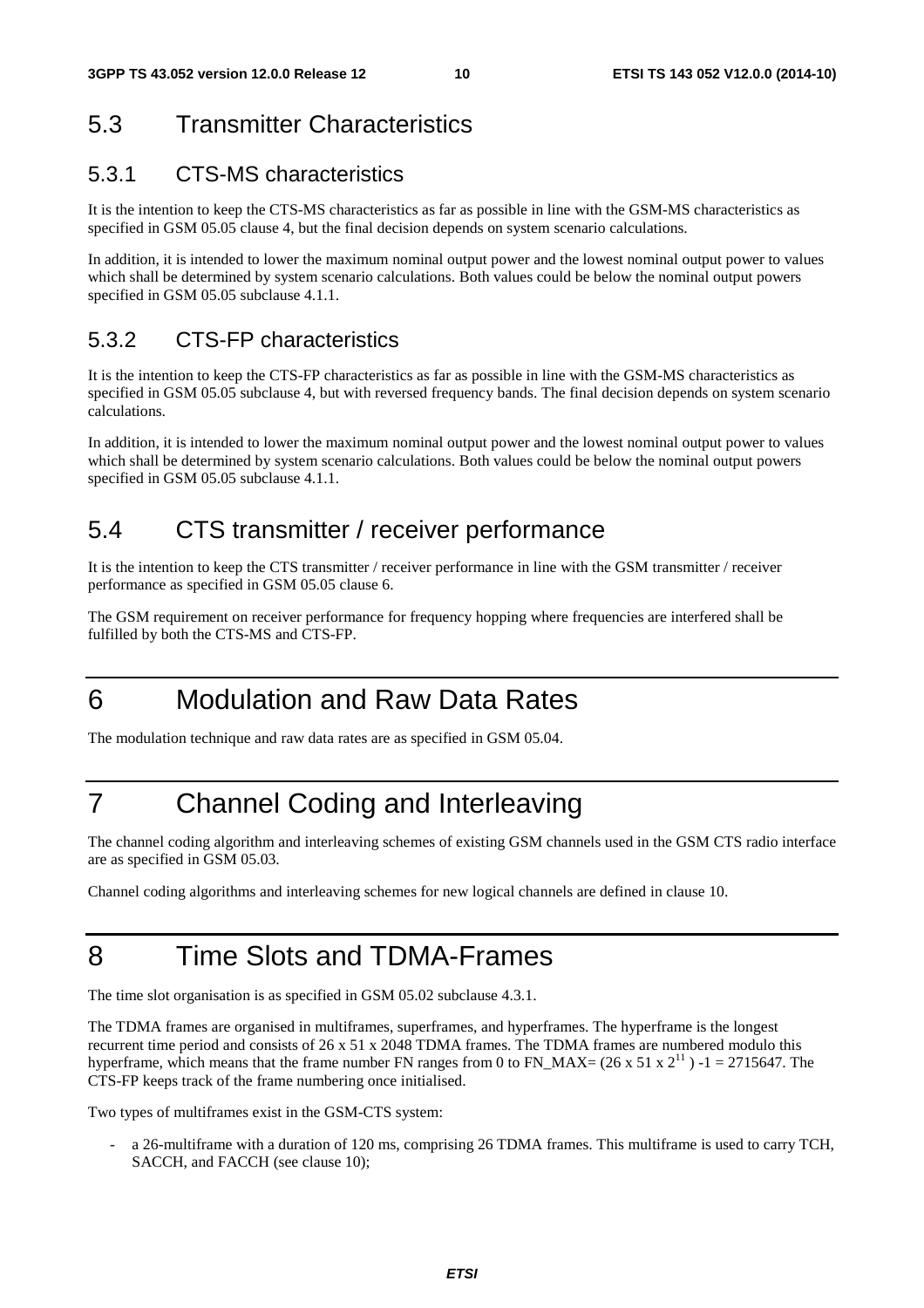- a 52-multiframe with a duration of 240 ms, comprising 52 TDMA frames. This multiframe is used to carry CTSBCH, CTSARCH, CTSAGCH and CTSPCH (see clause 10), and is indicated as CTSBCH multiframe.
- NOTE: GSM-CTS uses a scheme slightly different from the GSM-based frame structure in that instead of 51-multiframes, 52-multiframes are used. The reason for this choice is that the bursts of the CTSBCH have a frame distance that coincides with the idle frames of a TCH/F connection; it is therefore possible to support in the CTS-FP a speech connection and the CTSBCH transmission in parallel on the same timeslot, which allows the realisation of the CTS-FP hardware with a state of the art chipset for a GSM-MS supporting only a single timeslot.

# 9 Bursts

In the physical layer of the GSM-CTS system, three types of burst formats are used:

- Normal Burst (NB);
- Frequency Correction Burst (FB);
- Synchronisation Burst (SB).

They are as specified in GSM 05.02 subclause 5.2, with the difference that the synchronisation bursts used in GSM-CTS shall have a specific training sequence, in order to avoid misleading detection of a GSM-CTS synchronisation bursts by a GSM-MS.

# 10 Logical Channels

For the GSM-CTS system, eight logical channels have been specified. There is one traffic channel TCH/F, and there are six signalling channels CTSBCH, CTSARCH, CTSAGCH, CTSPCH, SACCH, and FACCH.

# 10.1 CTS Beacon Channel (CTSBCH)

The CTSBCH logical channel is used to provide frequency and synchronisation information in the downlink direction. From this information the CTS-MS is able to synchronise and to recognise the identity of the CTS-FP. It is made up of a pair of CTSBCH-SB and CTSBCH-FB transmitted in every 52-multiframe.

Signalling mechanisms have been defined in order to reduce emissions from both CTS-FP and CTS-MS.

In cases where the CTS-FP has no resources to handle accesses from a CTS-MS, the CTSBCH shall indicate that no CTS-MS shall attempt to access the CTS-FP.

In order to avoid continuous broadcasting of the CTSPCH, signalling is provided on the CTSBCH that indicates the presence of the CTSPCH.

#### 10.1.1 CTSBCH format

- burst:
	- Frequency Correction Burst (FB) is used for the CTSBCH-FB;
	- Synchronisation Burst (SB) is used for the CTSBCH-SB.
- channel coding scheme: CTSBCH-SB uses the same channel coding scheme as the SCH, specified in GSM 05.03 subclause 4.7. No channel coding is required for CTSBCH-FB.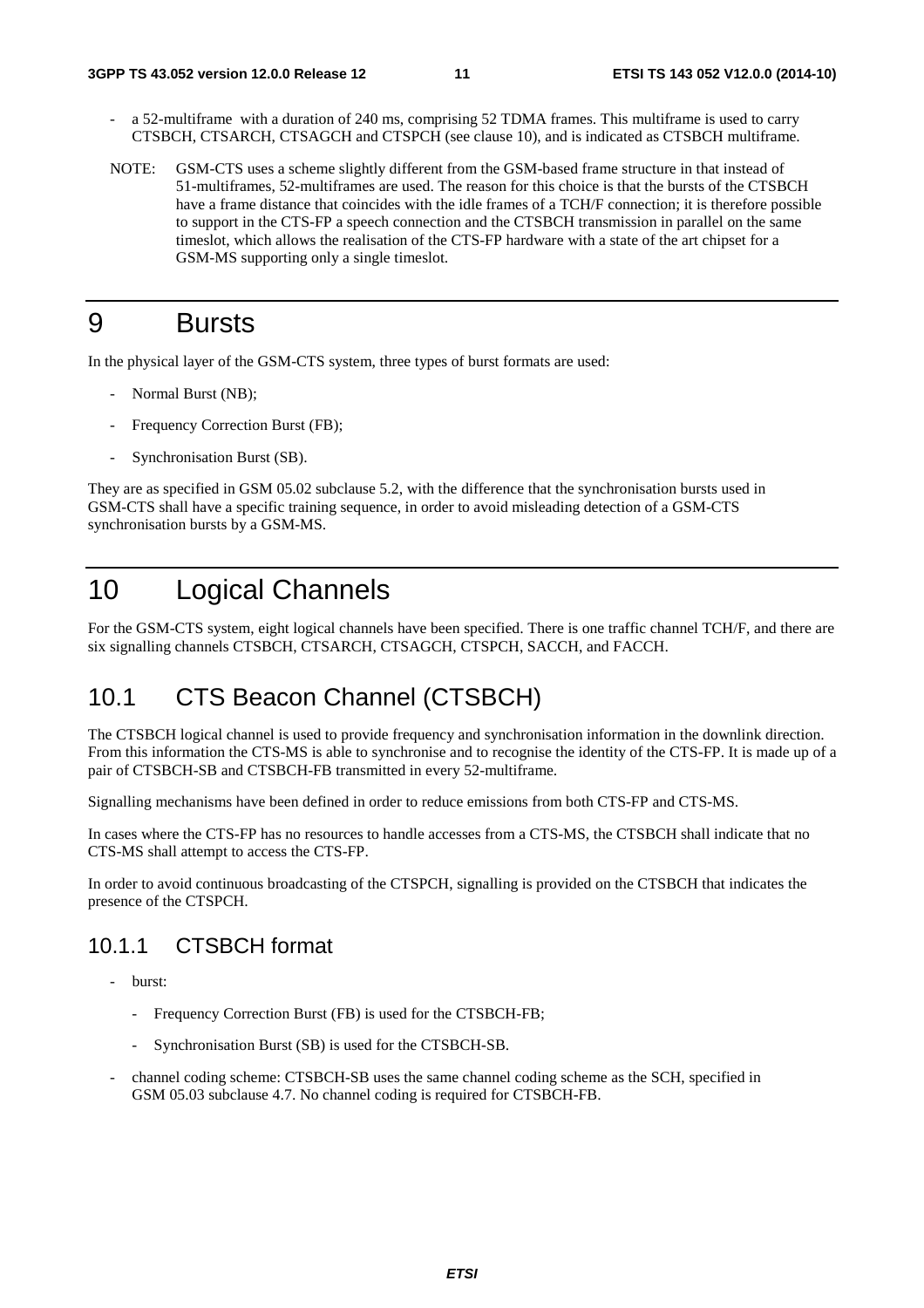#### 10.1.2 CTSBCH timing

The timing of the CTSBCH is as follows (see figure 1):

- frame position:
	- FN mod 52 = 25 the CTSBCH-FB is transmitted;
	- $FN \mod 52 = 51$  the CTSBCH-SB is transmitted.
- timeslot position: a pair of CTSBCH-SB and CTSBCH-FB shall have the same timeslot position within one 52multiframe but the position can change from one 52-multiframe to another according to the Beacon timeslot management procedure (see subclause 11.2).

#### 10.1.3 CTSBCH radio frequency channel

The CTSBCH is transmitted on the CTSBCH frequency channel, according to the CTSBCH frequency selection, see subclause 12.2.2.

#### 10.1.4 CTSBCH-SB information

The CTSBCH-SB carries 25 information bits. These 25 bits shall be divided into five fields as follows:

- a status field indicating whether the CTS-FP has any radio resource available;
- a flag indicating the presence of the CTSPCH in the next 52-multiframe;
- a flag indicating whether the CTS-FP is currently performing timeslot shifting (see subclause 11.2) on the CTSBCH;
- a field indicating the timeslot number of the CTSARCH, CTSAGCH and CTSPCH;
- the FPBI field indicating the identity of the CTS-FP, in such a way that invalid attachment attempts by CTS-MS which are not enrolled (see GSM 03.56) with this CTS-FP are minimised.

### 10.2 CTS Access Request Channel (CTSARCH)

The CTSARCH is transmitted in the uplink by the CTS-MS to request dedicated radio resources from the CTS-FP; it is also used during the Alive check procedure (see clause 12).

#### 10.2.1 CTSARCH format

- Burst: Synchronisation Bursts (SB) are used for the CTSARCH.
- NOTE: due to the short distance between the CTS-FP and the CTS-MS, there is no need to use a burst of reduced length like the Access Burst (as specified in GSM 05.02 subclause 5.2).
- Channel coding scheme: same as for the SCH, specified in GSM 05.03 subclause 4.7.

#### 10.2.2 CTSARCH timing

The timing of the CTSARCH is as follows (see figure 1):

- frame position:
	- FN mod  $52 = 2$  to 9 for CTSARCH used for the non-hopping access procedure, see subclause 12.3.3.2;
	- FN mod  $52 = 10$  to 15 for CTSARCH used for the hopping access procedure (see subclause 12.3.3.2) and the alive check procedure (see subclause 12.3.2 and subclause 12.3.5).
- timeslot position: the CTSARCH is transmitted on a timeslot number which shall be indicated in the CTSBCH-SB information bits (see subclause 10.1.4).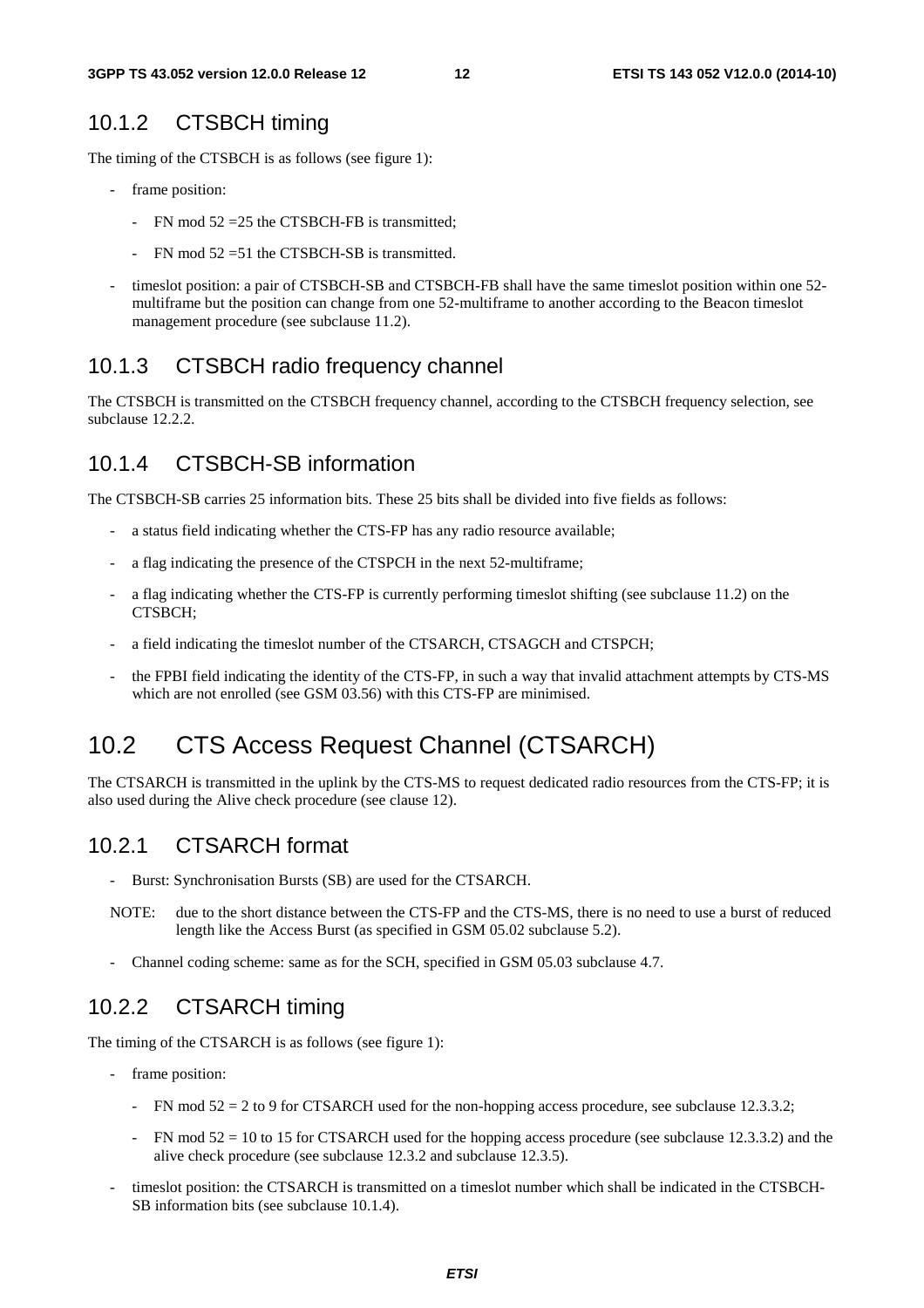#### 10.2.3 CTSARCH radio frequency channel

The CTSARCH radio frequency channel is:

- the CTS beacon frequency for the CTSARCH used for the non-hopping access procedure, see subclause 12.3.3.2;
- mapped on a predefined set of frequencies by the Total Frequency Hopping for the CTSARCH used for the hopping access procedure (see subclause 12.3.3.2) and the alive check procedure (see subclause 12.3.2).

Refer to subclause 10.8.2 for background on the choice of the radio frequency channel.

#### 10.2.4 CTSARCH information

The CTSARCH carries 25 information bits forming an access request message. These 25 bits shall be divided into two fields as follows:

- a field indicating the cause of the type of the access request;
- a field carrying the CTS Mobile Subscriber Identity (CTSMSI) allocated to the CTS-MS.

# 10.3 CTS Access Grant Channel (CTSAGCH)

The CTSAGCH is used in the downlink by the CTS-FP to grant a dedicated RR connection to a CTS-MS that has requested radio resources by the use of the CTSARCH.

#### 10.3.1 CTSAGCH format

- Burst: Normal Bursts (NB) are used for the CTSAGCH.
- Training sequence: it is determined by the three LSBs of the FPBI. These three bits form the 3-bit training sequence code (TSC) which selects one of the eight training sequences specified in GSM 05.02 subclause 5.2.3.
- Channel coding and interleaving schemes: same as for the SACCH, as specified in GSM 05.03 subclause 4.1, over 4 consecutive bursts.

### 10.3.2 CTSAGCH timing

The timing of the CTSAGCH is as follows (see figure 1):

- frame position:
	- FN mod  $52 = 16$  to 19 for the CTSAGCH used for the non-hopping access procedure, see subclause 12.3.3.2;
	- FN mod  $52 = 20$  to 23 for the CTSAGCH used for the hopping access procedure, see subclause 12.3.3.2.
- timeslot position: the CTSAGCH is transmitted on a timeslot number which shall be indicated in the CTSBCH-SB information bits (see subclause 10.1.4).

#### 10.3.3 CTSAGCH radio frequency channel

The CTSAGCH radio frequency channel is:

- the CTS beacon frequency for the CTSAGCH used for the non-hopping access procedure, see subclause 12.3.3.2;
- mapped on a predefined set of frequencies by the Total Frequency Hopping for the CTSAGCH used for the hopping access procedure, see subclause 12.3.3.2.

Refer to subclause 10.8.2 for background on the choice of the radio frequency channel.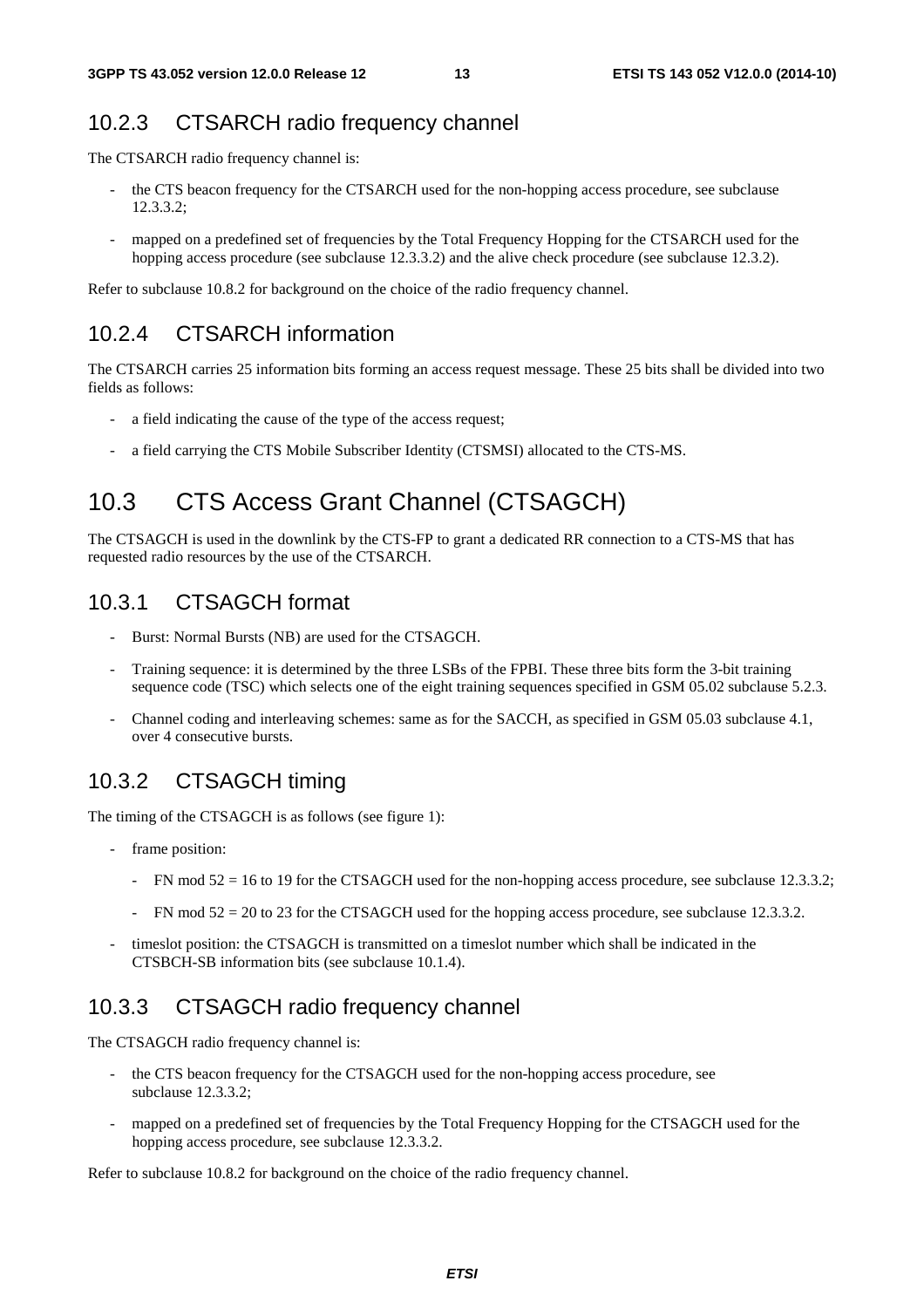#### 10.3.4 CTSAGCH information

The CTSAGCH carries 23 octets of information, forming a message which directs the CTS-MS to a channel on which the RR connection can be continued. This message provides the CTS-MS with channel and timing information.

# 10.4 CTS Paging Channel (CTSPCH)

The CTSPCH is used in the downlink by the CTS-FP to broadcast information for paging (see subclause 12.3.3.3) and alive check (see subclause 12.3.2) procedures. The presence of the CTSPCH on the physical channel is indicated by a signalling information in the CTSBCH (see subclause 10.1.4).

#### 10.4.1 CTSPCH format

- Burst: Normal Bursts (NB) are used for the CTSPCH.
- Training sequence: it is determined by the three LSBs of the FPBI. These three bits form the 3-bit training sequence code (TSC) which selects one of the eight training sequences specified in GSM 05.02 subclause 5.2.3.
- Channel coding and interleaving schemes: same as for the SACCH, as specified in GSM 05.03 subclause 4.1, over 4 consecutive bursts.

#### 10.4.2 CTSPCH timing

The timing of the CTSPCH is as follows (see figure 1):

- frame position: FN mod  $52 = 2$  to 5;
- timeslot position: the CTSPCH is transmitted on a timeslot number which shall be indicated in the CTSBCH-SB information bits (see subclause 10.1.4).

#### 10.4.3 CTSPCH radio frequency channel

The CTSPCH radio frequency channel is mapped on a predefined set of frequencies by the Total Frequency Hopping algorithm.

Refer to subclause 10.8.2 for background on the choice of the radio frequency channel.

#### 10.4.4 CTSPCH information

The CTSPCH contains 23 octets of information, forming the following possible messages:

- a message used for the paging procedure, see subclause 12.3.3.3;
- a message used for alive check procedure, see subclause 12.3.2.

# 10.5 SACCH

In GSM-CTS, the TDMA frames where the CTSBCH is transmitted (FN mod  $26 = 25$ ) are not available for any SACCH transmission, in contrary to GSM. This results in the requirement that the SACCH multiframe shall span 104 TDMA frames (480 ms) as for GSM, however the interleaving scheme of the 4 SACCH bursts shall be so that no SACCH burst is sent in the TDMA frames: FN mod  $104 = 25, 51, 77$  or 103.

Therefore, the mapping in time of the 4 SACCH/CTS frames onto the physical channel shall be as follows:

- $TN = 0$  and 1 FN mod  $104 = 12, 38, 64, 90$ ;
- $TN = 2$  and 3 FN mod  $104 = 38, 64, 90, 12$ ;
- $TN = 4$  and  $5$  FN mod  $104 = 64, 90, 12, 38$ ;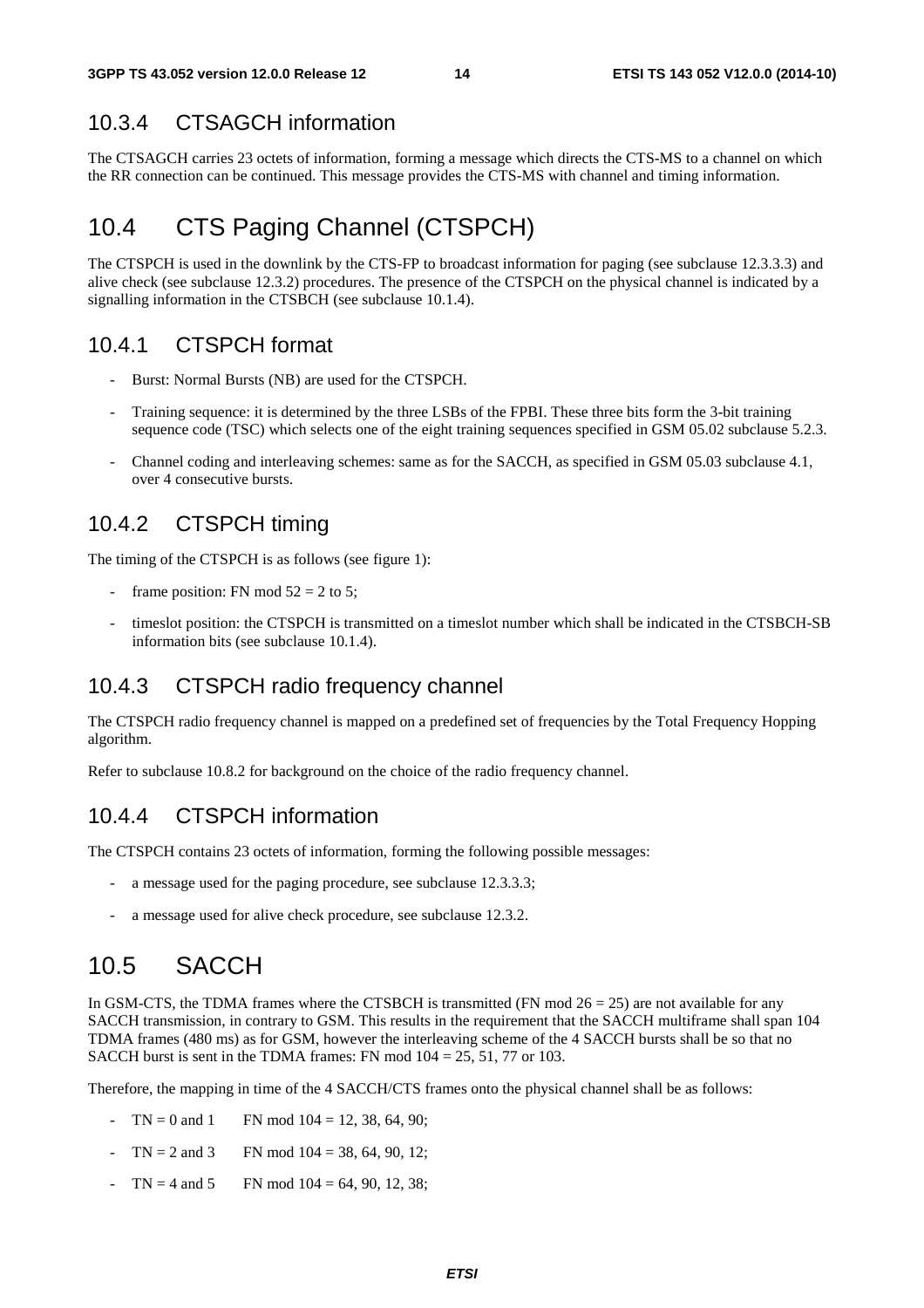#### **3GPP TS 43.052 version 12.0.0 Release 12 15 ETSI TS 143 052 V12.0.0 (2014-10)**

 $TN = 6$  and  $7$  FN mod  $104 = 90, 12, 38, 64$ .

The timing of the SACCH on the 26-multiframe is shown on figure 2.

The SACCH radio frequency channel is mapped on a predefined set of frequencies by the Total Frequency Hopping algorithm, as defined in subclause 10.8.2, except in the case of the non-hopping access procedure (for the attachment or enrolment of a CTS-MS), where the SACCH is mapped on the CTS beacon frequency.

SACCH is a point-to-point dedicated control channel used to transmit signalling messages for the layered GSM-CTS protocol.

# 10.6 FACCH

The standard GSM FACCH as defined in GSM 05.02 is used in GSM-CTS. Full rate FACCH/F is supported.

The timing of the FACCH on the 26-multiframe is shown on figure 2.

The FACCH radio frequency channel is mapped on a predefined set of frequencies by the Total Frequency Hopping algorithm, as defined in subclause 10.8.2, except in the case of the non-hopping access procedure (for the attachment or enrolment of a CTS-MS), where the FACCH is mapped on the CTS beacon frequency.

FACCH is a point-to-point dedicated control channel used to transmit signalling messages for the GSM-CTS layered protocol.

# 10.7 TCH

The traffic channel TCH used in GSM-CTS is the standard GSM traffic channel TCH as defined in GSM 05.02.

The supported channel types shall be:

- TCH/F.

The supported channel modes shall be in the Phase 1 of the GSM-CTS:

- speech v1: full rate speech coder;
- speech v2: enhanced full rate speech coder;
- signalling only.

Discontinuous transmission (DTX) shall be supported on the speech TCH.

The timing of the TCH on the 26-multiframe is shown on figure 2.

The TCH radio frequency channel is mapped on a predefined set of frequencies by the Total Frequency Hopping algorithm, as defined in subclause 10.8.2, except in the case of the non-hopping access procedure (for the attachment or enrolment of a CTS-MS), where the TCH is mapped on the CTS beacon frequency.

## 10.8 Mapping of the Logical Channels onto Physical Channels

#### 10.8.1 Mapping in time of the logical channels onto the physical channels

The following figures give the mapping in time of the logical channels onto the physical channels.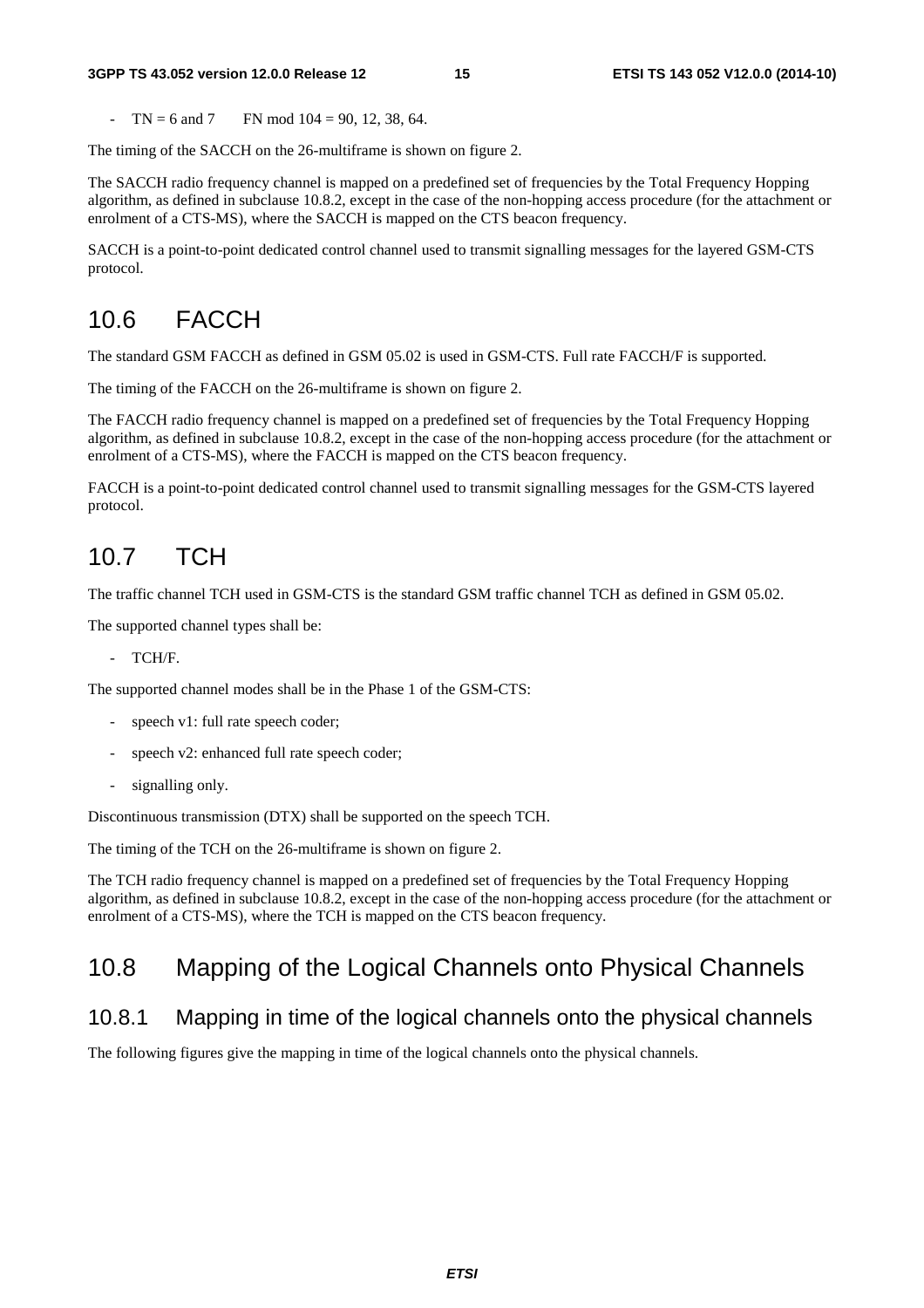

**Figure 1: 52-multiframe structure** 



**Figure 2: 26-multiframe structure** 

#### 10.8.2 Mapping in frequency of the logical channels onto the physical channels

Prior to its attachment with a CTS-FP, the CTS-MS can not perform hopping as it is not aware of:

- the list of frequencies on which it shall hop: the TFH list (see subclause 12.2.2);
- the hopping sequence to use with the CTS-FP: this is computed from a set of parameters of the TFH algorithm (see below).

Therefore, the CTSBCH and the channels used in the attachment of a CTS-MS to access the CTS-FP (see non-hopping access procedure: subclause 12.3.3.2.1) are transmitted on the CTS beacon frequency.

After attachment, the CTS-MS has obtained the required information i.e. the TFH list and the parameters for the TFH algorithm, therefore hopping can be performed. All logical channels (except the CTSBCH) are mapped by the TFH algorithm on the TFH list.

The TFH algorithm shall be the Lempel-Greenberger algorithm concatenated with a non-repeating code (LG/NR). The hopping sequence is computed from a codeword which is continuously changing according to the LG/NR algorithm.

#### 10.8.3 Permitted Channel Combinations

Due to the change of CTSBCH timeslot position from one 52-multiframe to another (see subclause 11.2), the following channel combinations are allowed on a physical channel:

- (i) CTSBCH + CTSPCH + CTSARCH + CTSAGCH;
- (ii) CTSPCH + CTSARCH + CTSAGCH;
- (iii) CTSBCH;
- $(iv)$  CTSBCH + TCH/F + FACCH/F + SACCH/CTS;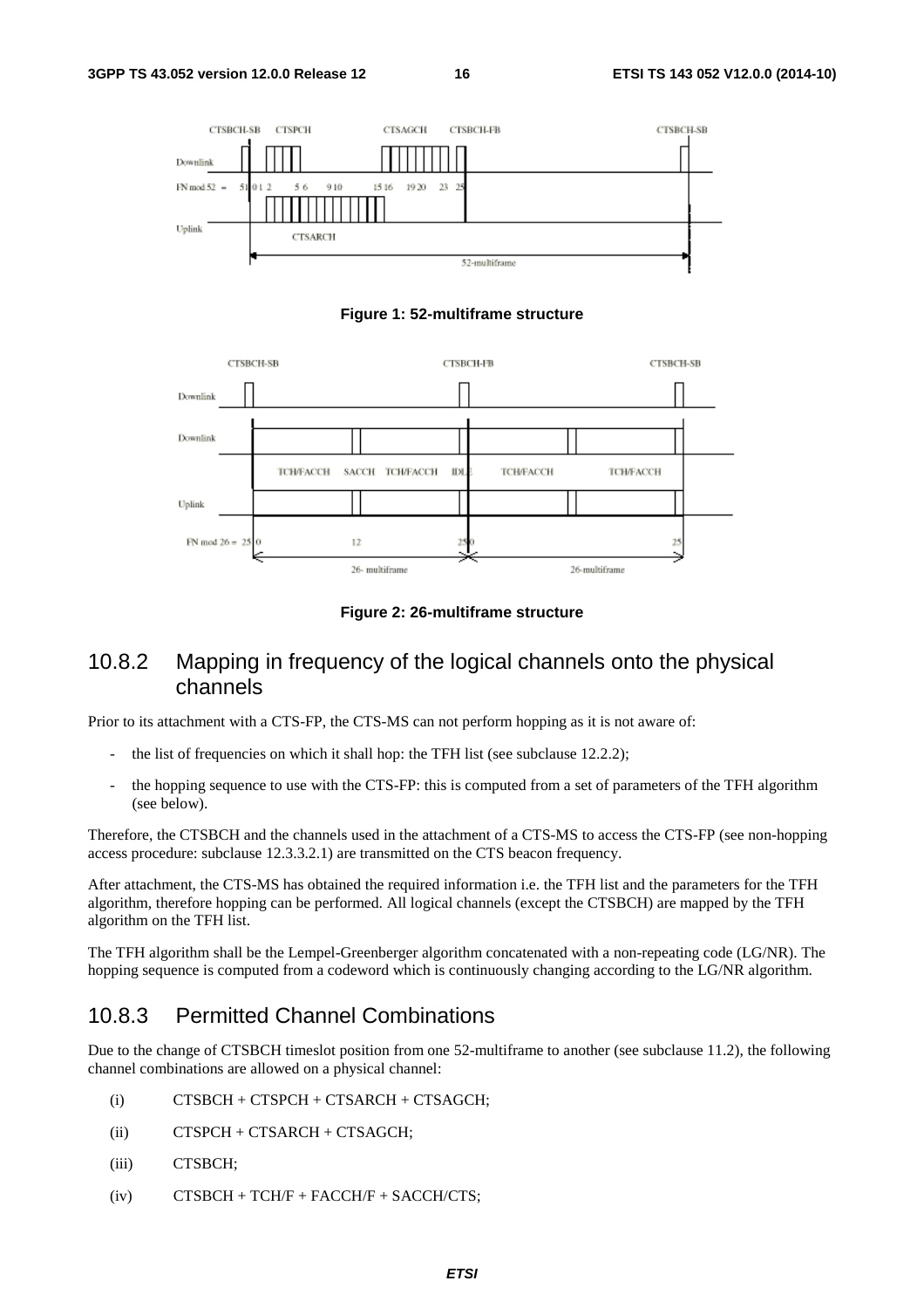#### **3GPP TS 43.052 version 12.0.0 Release 12 17 ETSI TS 143 052 V12.0.0 (2014-10)**

 $(V)$  TCH/F + FACCH/F + SACCH/CTS.

Channel combinations (i), (iii) and (iv) shall be mutually exclusive in one 52-multiframe, because the CTSBCH is transmitted only once per 52-multiframe.

Channel combinations (i) and (ii) shall be also mutually exclusive.

# 11 Lower Layer Procedures

## 11.1 CTSBCH transmission

The CTS-FP shall transmit the CTSBCH on the selected CTSBCH frequency (indicated by the Frequency Management procedure in the RR upper layer, see subclause 12.2.2) at the maximum permitted output power.

# 11.2 CTSBCH timeslot management

In order to further reduce the interference between two CTS-FP and to ease the detection of the CTSBCH of neighbour CTS-FP (for GSM-CTS Phase 2), the timeslot position of the CTSBCH within the TDMA frame where the CTSBCH is transmitted shall not be fixed from one 52-multiframe to another.

A mechanism of CTSBCH timeslot shifting shall be performed on the CTSBCH while the CTS-FP is in RR Idle state (see subclause 12.1). This mechanism shall fulfil the following requirements:

- the shifting sequences of CTSBCH timeslot positions shall be predictable;
- a high number of shifting sequences shall be generated from a minimum number of parameters.

The mechanism of CTSBCH timeslot shifting is optional while the CTS-FP is in RR Active state (see subclause 12.1), i.e. has established a dedicated RR connection to a CTS-MS. A flag shall indicate in the CTSBCH-SB information bits whether the CTSBCH timeslot shifting is currently performed or not (see subclause 10.1.4).

# 11.3 CTSBCH-FB detection

When triggered by the upper layers, the CTS-MS shall attempt to detect the CTSBCH-FB on the CTSBCH frequency given by the upper layers. When the CTSBCH-FB is detected, it is used by the CTS-MS to update its frequency synchronisation to the CTS-FP.

# 11.4 CTSBCH-SB decoding

When triggered by the upper layers, the CTS-MS shall attempt to decode the CTSBCH-SB on the CTSBCH frequency given by the upper layers. The decoding of the CTSBCH-SB allows the CTS-MS to update its time synchronisation to the CTS-FP.

The CTSBCH-SB information bits shall be sent to the RR upper layer of the CTS-MS: see subclause 12.2.3.

# 11.5 Discontinuous transmission (DTX)

DTX shall be used by the CTS-FP and the CTS-MS. The DTX procedure specified in the relevant GSM 06 series specifications and in GSM 05.08 subclause 8.3 shall be employed.

### 11.6 Interference measurements

A procedure shall be implemented in the CTS-FP by which it estimates the interference level on the uplink frequencies of the Generic Frequency List (GFL).

In the same manner, the CTS-MS shall estimate the interference level on the downlink frequencies of the GFL.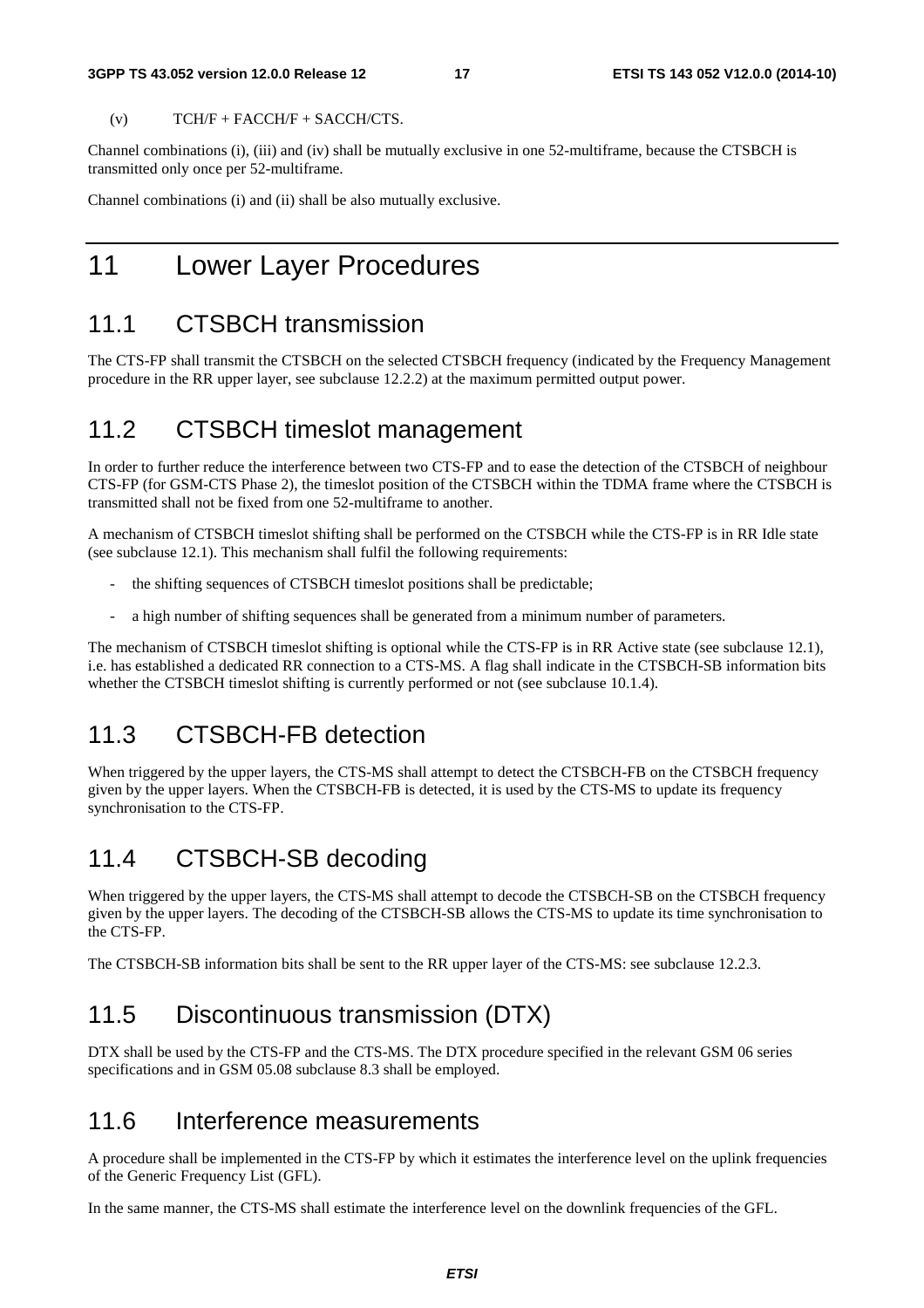Such interference measurements are periodically triggered by the RR upper layer, i.e. the AFA algorithm: the list of frequencies of the GFL which are to be measured, the required number of samples per frequency and the allowed measurement period, shall be specified.

### 11.7 MS timing offset measurements

When triggered by the upper RR layer, the CTS-FP shall measure the MS timing offset (as specified in GSM 05.10) of the bursts received on the CTS radio interface, i.e. Synchronisation Bursts (SB) and Normal Bursts (NB). The measurements shall be reported to the RR upper layer.

The requirements on the measurement precision are intended to allow the control of the CTS-FP service range, as defined in subclause 12.2.4.

# 12 Radio Resource Management Procedures

#### 12.1 Radio Resources management states

RR Idle state: for the CTS-FP, the state where it has been initialised (see GSM 03.56); for the CTS-MS, the state where it is attached to a CTS-FP (see GSM 03.56).

RR Active state: the state where the CTS-MS and the CTS-FP have successfully established a dedicated RR connection.

# 12.2 General procedures

#### 12.2.1 Initial synchronization of a CTS-MS and CTS-FP

Some procedures, e.g. the enrolment of a CTS-MS, shall require the synchronization of a CTS-FP and CTS-MS, whereas no parameters have yet been exchanged between the CTS-FP and CTS-MS, such as the used CTSBCH frequency. A special procedure shall be implemented in the CTS-FP by which the CTS-MS synchronization, i.e. decoding of the CTSBCH, is eased. This procedure shall include ways for the CTS-MS to detect the CTS beacon frequency more rapidly.

At the end of this procedure, the CTS-FP and CTS-MS are synchronised and can establish a dedicated RR connection if requested by the upper layers.

#### 12.2.2 Frequency management

The following figure 3 gives an overview of the frequency management in the CTS-FP and CTS-MS.

The purpose of the frequency management is to avoid that a CTS-FP and a CTS-MS use the same frequencies as the surrounding PLMN and cause a too high interference level to it, to other CTS-FP and to the corresponding MS (GSM or CTS).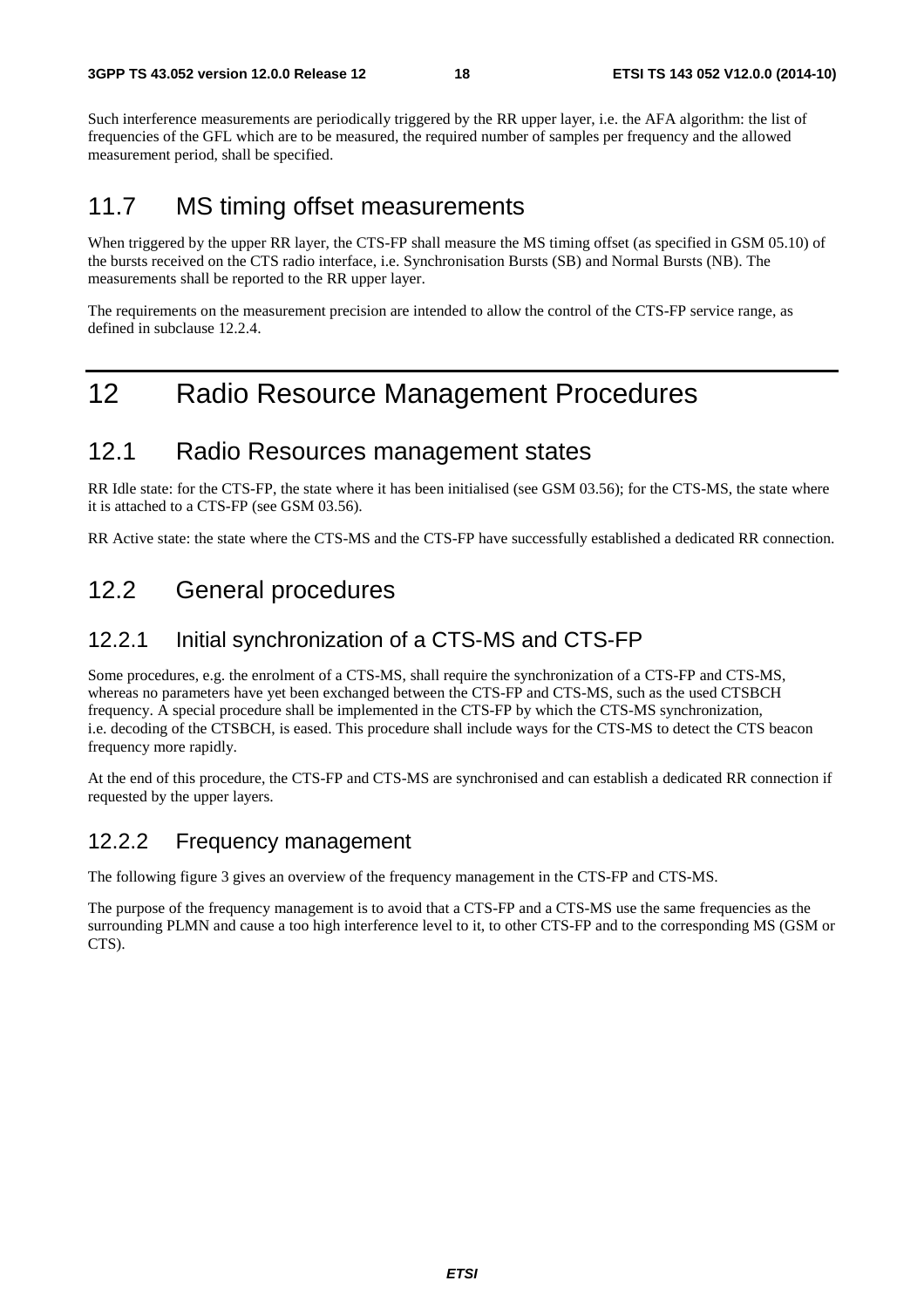

**Figure 3: frequency management overview** 

- The GFL is allocated to a certain CTS-FP.
- The AFA table contains the frequencies of the GFL ranked and ordered by the AFA algorithm (see subclause 12.2.2.2); it is managed by the CTS-FP only.
- The TFH list is a reduced AFA table: the AFA / TFH interworking procedure (see subclause 12.2.2.3) has excluded some of the frequencies of the AFA table depending on an acceptance threshold and other parameters; the TFH list shall be known by both CTS-FP and CTS-MS, as it is the list of frequencies on which hopping is performed.

The whole management of the frequencies in the CTS system can be sub-divided into the following procedures.

#### 12.2.2.1 Interference measurements exchange

The AFA algorithm shall periodically specify which interference measurements are to be performed on the Lower Layer in both CTS-FP and CTS-MS, then the interference measurements shall be reported from the Lower Layer of the CTS-FP and CTS-MS to the AFA algorithm.

The protocol to request and report the interference measurements shall use a dedicated RR connection (see subclause 12.3.3).

#### 12.2.2.2 Adaptive Frequency Allocation (AFA) algorithm

The AFA algorithm shall perform a ranking with regard to interference measurements (see subclause 11.6), among the frequencies of the GFL, taking into account system parameters.

The reaction time of the AFA algorithm shall decrease in case high interference is measured on the used frequencies, e.g. to adapt to strong changes in the interference environment caused by frequency replanning on the cellular network. It shall, however, be resistant against interference fluctuations caused by short time traffic variations, e.g. day and night traffic.

#### 12.2.2.3 AFA / TFH interworking

A set of frequencies from the AFA table shall be selected by the CTS-FP to be used by the Total Frequency Hopping (TFH) algorithm: this subset is the TFH list. The selection mechanisms shall use parameters, such as an acceptance criteria. All frequencies fulfilling the acceptance criteria shall be part of the TFH list.

#### 12.2.2.4 CTSBCH frequency selection

Any frequency from the TFH list shall be selected as the CTSBCH frequency, i.e. the frequency on which the CTSBCH is transmitted. The CTSBCH frequency can be either the frequency showing the lowest interference level with respect to reported interference measurements, either a random frequency chosen in the TFH list.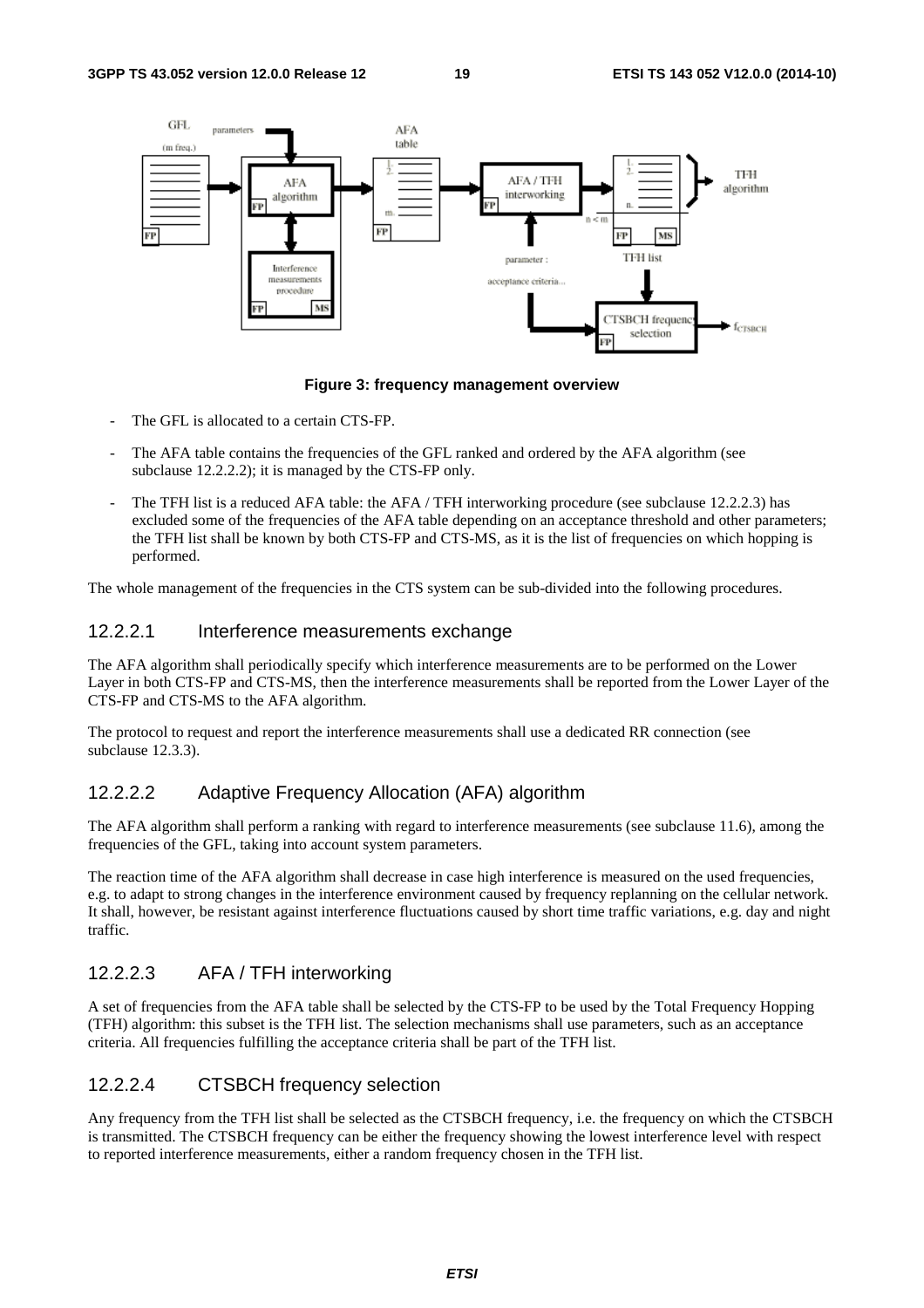### 12.2.3 CTSBCH-SB information

The CTSBCH-SB shall be periodically transmitted by the CTS-FP on the CTS radio interface (see subclause 11.1). The information described in subclause 10.1.4, shall be sent by the CTS-FP at every CTSBCH-SB transmission.

#### 12.2.4 Control of CTS-FP service range

The control of the CTS-FP service range can be performed using MS timing offset measurements (as defined in subclause 11.7). Considering the present MS requirements for synchronisation (see GSM 05.10 clause 6), the CTS-FP service range can be only controlled with an accuracy of ±750 m.

Methods for increasing this accuracy are needed in order to see if the CTS-FP service range can be restricted to 375 m. They are specified in GSM 05.10.

#### 12.2.5 CTS-FP selection

When attempting to attach to a CTS-FP (see GSM 03.56), the CTS-MS shall periodically attempt to detect the CTSBCH-FB (see subclause 11.3) on the CTSBCH frequency. The CTSBCH frequency shall be stored in the CTS-MS for each CTS-FP it is enrolled with.

# 12.3 RR Idle state procedures

#### 12.3.1 CTSBCH monitoring

In the RR Idle state, the CTS-MS RR layer shall periodically request the CTS-MS Lower Layer to decode the CTSBCH-SB (see subclause 11.4).

The periodicity of the CTSBCH monitoring shall ensure that synchronisation to the CTS-FP can be maintained and that the response time to information given in the CTSPCH is acceptable.

#### 12.3.2 Alive check

The CTS-FP shall periodically verify the presence of its attached CTS-MS. This shall be performed in four steps:

- the CTSPCH indicator flag of the CTSBCH shall indicate the need to decode the next following CTSPCH;
- the CTS-FP shall transmit on the CTSPCH an alive check message: this message shall contain a CTSMSI, which is used by the CTS-FP to address one particular CTS-MS;
- the addressed CTS-MS shall transmit an access request message on one of the six CTSARCH which are mapped onto the physical channel as specified in subclause 10.2.2. The choice of the CTSARCH to be used shall be randomly performed;
- the alive check message shall be maintained on the CTSPCH until the access request message is received from the CTS-MS; however if after a timer has expired, no message is received from the CTS-MS, an alive check failure message shall be sent to the MM upper layer.

#### 12.3.3 Establishment of a dedicated RR connection

#### 12.3.3.1 Timeslot assignment for dedicated connection

The timeslot assignment for a dedicated channel shall be based on interference measurements performed by the CTS-FP in the uplink direction on any timeslot of the frequencies of the TFH list. The least interfered timeslot shall be used to establish a dedicated connection.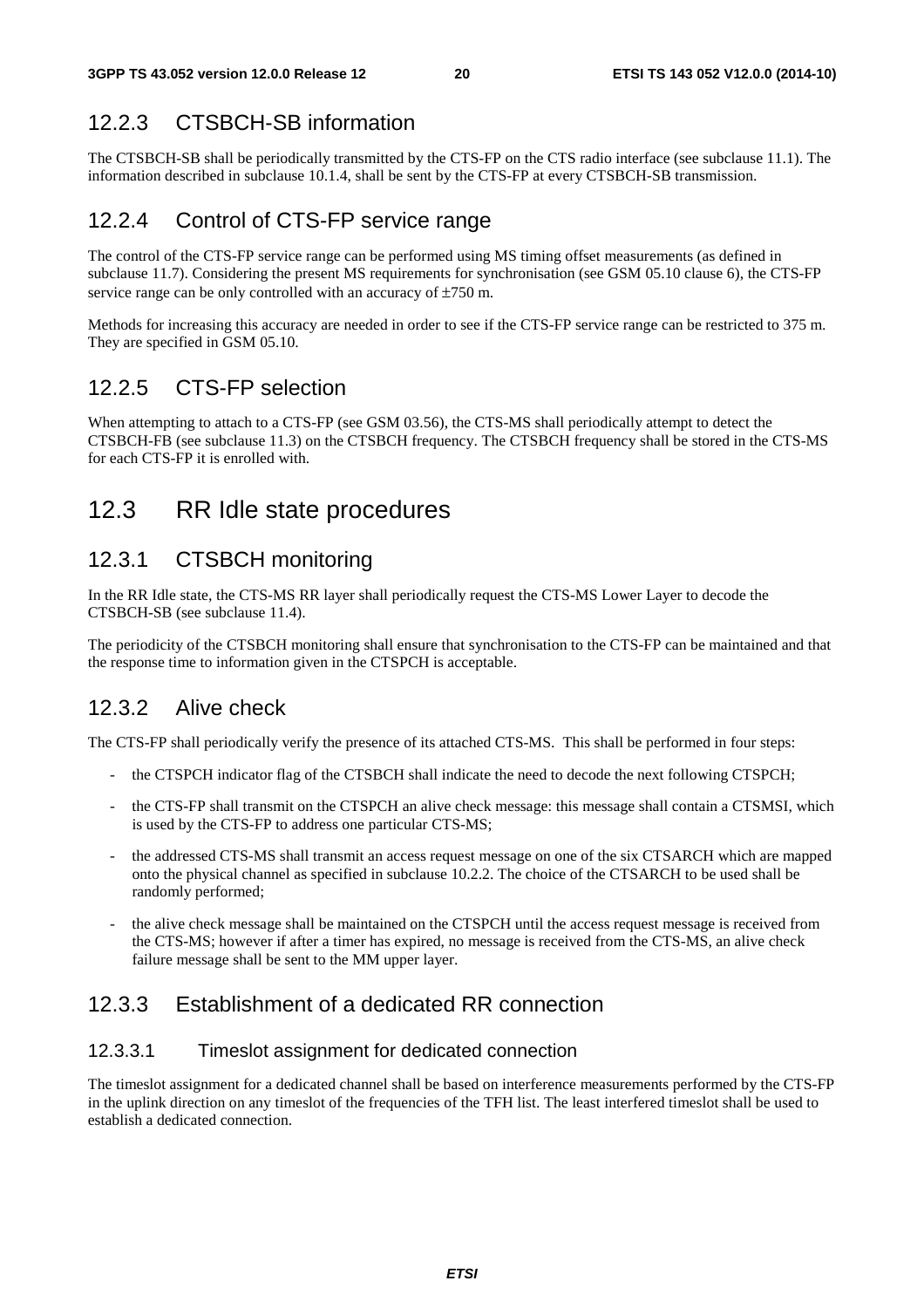#### 12.3.3.2 CTS-MS initiated RR connection establishment

When the CTS-MS is willing to establish a dedicated RR connection with a CTS-FP, it shall access the CTS-FP using one of the two following procedures. The choice is dependent on the type of request for dedicated RR connection as triggered by the upper layers: e.g. attachment, CTS-MS initiated call set-up, etc.

#### 12.3.3.2.1 Non-hopping access procedure

An access request message shall be sent by the CTS-MS on the CTSARCH. The CTS-MS shall send two bursts on the CTSARCH: these two bursts shall be sent on two successive frames and shall contain the same access request message. The first sent burst can be used by the CTS-FP to assess the path loss between the CTS-MS and itself, in order to effectively decode the second burst. The choice of the two CTSARCH to be used among the eight CTSARCH which are mapped onto the physical channel as stated in subclause 10.2.2, shall be randomly performed, with the requirement of the first burst being sent in a TDMA frame with even FN.

On receipt of the access request message, the CTS-FP shall transmit a message on the CTSAGCH which is mapped onto the physical channel as stated in subclause 10.3.2.

This message shall contain the dedicated channel description.

Upon receipt of this message, the CTS-MS shall switch to the assigned channel, set the channel mode to "Signalling only", activate the assigned channel in non-hopping mode and establish the main signalling link. The dedicated RR connection is then considered as established: the CTS-FP shall transmit to the CTS-MS the required information to perform hopping, i.e. the hopping parameters to be used by the Total Frequency Hopping algorithm (see subclause 10.8.2) and the TFH list. Upper layers shall then be informed, in order to perform the required procedure.

#### 12.3.3.2.2 Hopping access procedure

An access request message shall be sent by the CTS-MS on the CTSARCH. The CTS-MS shall send two bursts on the CTSARCH: these two bursts shall be sent on two successive frames and shall contain the same access request message. The first sent burst can be used by the CTS-FP to assess the path loss between the CTS-MS and itself, in order to effectively decode the second burst The choice of the two CTSARCH to be used among the six CTSARCH which are mapped onto the physical channel as stated in subclause 10.2.2, shall be randomly performed, with the requirement of the first burst being sent in a TDMA frame with even FN.

On receipt of the access request message, the CTS-FP shall transmit a message on the CTSAGCH which is mapped onto the physical channel as stated in subclause 10.3.2. This message shall contain the dedicated channel description.

Upon receipt of this message, the CTS-MS shall switch to the assigned channel, set the channel mode to "Signalling only", activate the assigned channel in hopping mode and establish the main signalling link. The dedicated RR connection is then considered as established: upper layers shall be informed, in order to perform the required procedure.

#### 12.3.3.3 CTS-FP initiated RR connection establishment

When the CTS-FP is willing to establish a dedicated RR connection with a CTS-MS, it shall perform the paging procedure.

The CTSPCH indicator flag of the CTSBCH shall indicate the need for the CTS-MS to decode the next following CTSPCH. Then the CTS-FP shall transmit on the CTSPCH a paging message: this message shall contain a CTSMSI, which is used by the CTS-FP to address one particular CTS-MS.

On receipt of this paging message, the CTS-MS shall perform the hopping access procedure, similar to subclause 12.3.3.2.2.

The paging message shall be maintained on the CTSPCH until the access request message is received from the CTS-MS; however if after a timer has expired, no message is received from the CTS-MS, an paging failure message shall be sent to the MM upper layer.

The dedicated RR connection is then considered as established: upper layers shall be informed, in order to perform the required procedure.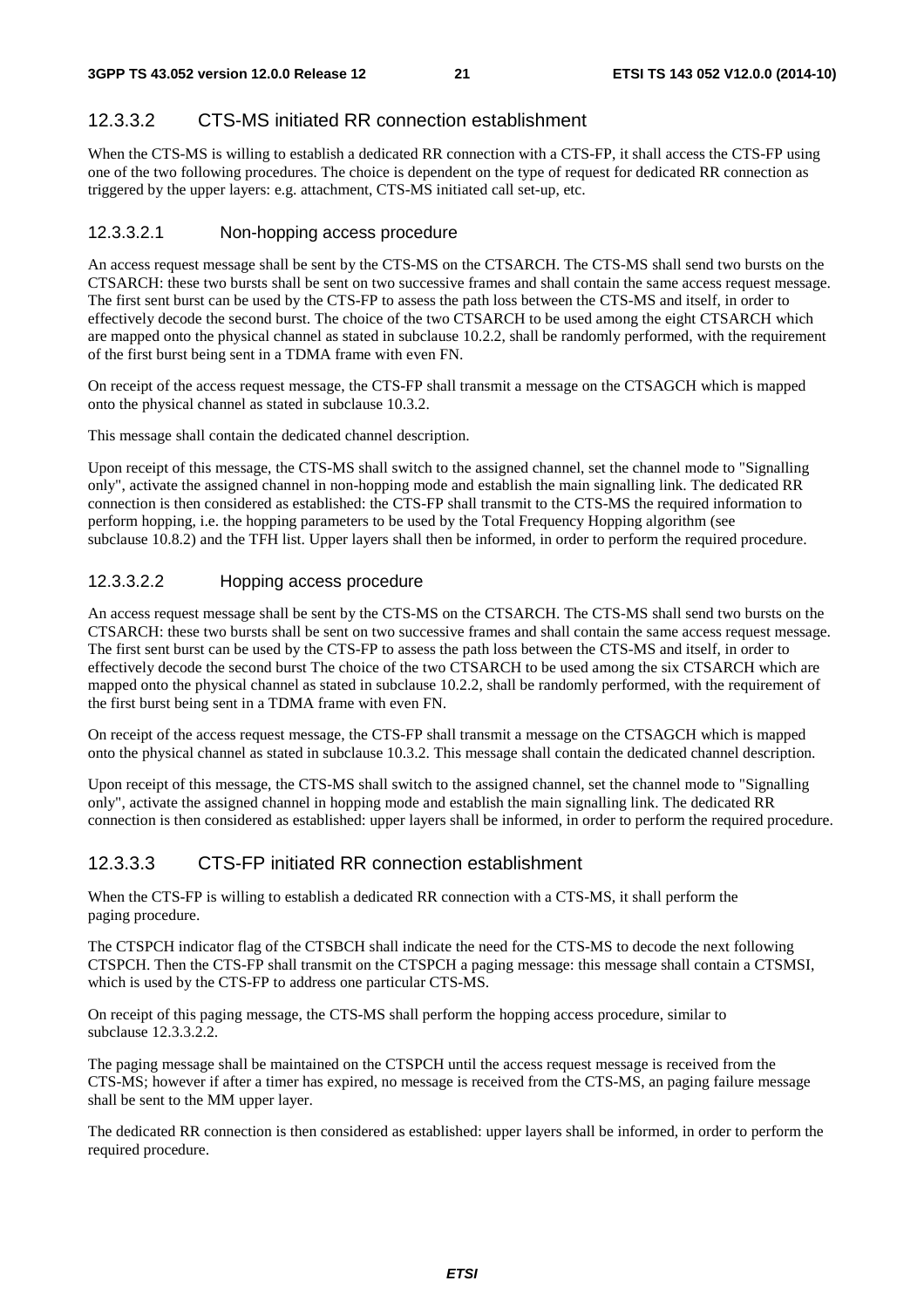### 12.3.4 CTSBCH failure detection

If the CTSBCH-SB can not be decoded by the CTS-MS performing CTSBCH monitoring, the CTS-MS shall attempts to monitor the CTSBCH again on the next 52-multiframe. If it cannot monitor the CTSBCH for a defined number of consecutive attempts, a CTSBCH failure message shall be sent to the upper layers.

## 12.4 RR Active state procedures

In the RR Active state, a dedicated RR connection has been successfully established between a CTS-MS and a CTS-FP.

#### 12.4.1 Radio link failure detection

The radio link failure detection in the CTS-FP and the CTS-MS shall ensure that dedicated RR connection with unacceptable quality, which cannot be improved either by RF power control (see subclause 12.4.2) or intracell handover (see subclause 12.4.3) shall be released by the CTS-FP or the CTS-MS. A radio link failure message shall be sent to the upper layers.

#### 12.4.2 RF power control

In the RR Active state, RF power control shall be employed to minimise the transmit power required by the CTS-MS or the CTS-FP whilst maintaining the quality of the radio link. Both the CTS-MS and CTS-FP shall apply power control in the uplink and downlink.

The output power control level to be used by the CTS-MS shall be determined in the CTS-FP and shall be communicated to the CTS-MS on the SACCH.

The requirements for the power control algorithm are specified in GSM 05.08.

#### 12.4.3 Intracell handover

Intracell handover (change of active timeslot) shall be carried out in the case of unacceptable connection quality when in RR Active state. The handover shall be triggered by the CTS-FP.

If an intracell handover is triggered, the CTS-FP shall re-assign another randomly chosen timeslot for the dedicated connection.

#### 12.4.4 Channel release

When triggered by the upper layers or if a radio link failure is detected (see subclause 12.4.1), the dedicated RR connection shall be released by the CTS-MS and CTS-FP.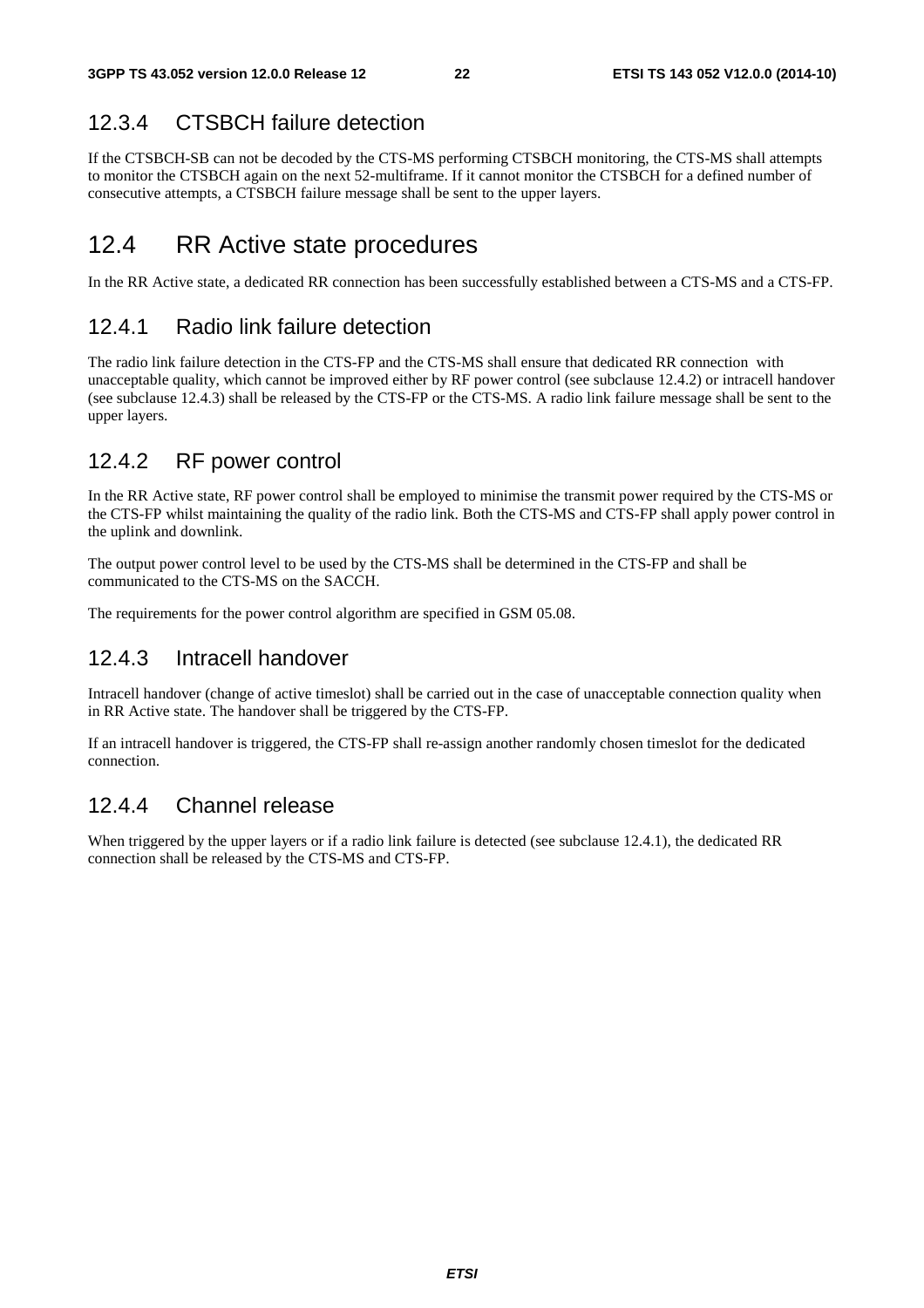# Annex A (informative): GSM backwards compatibility issues

This annex is intended to study the impacts on a GSM-MS behaviour in a PLMN due to the deployment of CTS-FPs in the PLMN coverage area.

This study is split in 3 scenarios:

- Scenario 1: CTS is not operated by PLMN operator, or CTS and GSM are operated in separate bands. It means that PLMN and CTS-GFL have no common frequency in the whole overlapping coverage area;
- Scenario 2: CTS and GSM are operated in shared band with optimal GFL definition in the considered area. It means that at every given location PLMN and CTS-GFL have no common frequency;
- Scenario 3: CTS and GSM are operated in shared band with sub-optimal GFL definition for some considered area. It means that at some given locations PLMN and CTS-GFL (then possibly FPs) have common frequencies.
- NOTE: PLMN refers either to the home PLMN when the GSM-MS is under its coverage, or the roaming PLMN otherwise.

# A.1 Reasons for possible impact of a CTS-FP on a GSM-MS in the PLMN

### A.1.1 Power measurement of BCCH carrier

CTS and GSM potentially share same frequency band. Thus signals emitted by a CTS-FP may impact the power measurement performed by the MS on GSM frequencies.

Signals emitted by a CTS-FP are:

- on the beacon frequency, maximum 6 bursts on 52 frames:
	- the CTSBCH, permanently, 2 bursts every 52 frames;
	- part of the CTSAGCH (non hopping), on demand, 4 bursts every 52 frames.
- on a defined set of frequencies, using Total Frequency Hopping procedure :
	- the CTSPCH, on demand, 4 bursts every 52 frames;
	- part of the CTSAGCH (hopping), on demand, 4 bursts every 52 frames;
	- SACCH, FACCH, TCH/F, for each dedicated connection, total of 50 bursts every 52 frames.

The BCCH carrier power measured by the GSM-MS is according to GSM 05.08 and GSM 03.22 the average on 5 measurements, evenly spread in 5 s.

#### A.1.1.1 Power on CTS-FP beacon frequency seen by the GSM-MS in cell selection

Considering the logical channels mapping for a CTS-FP, the GSM-MS has a maximum probability of  $(6/416)^n$  to see (n/5) bursts of the CTS-FP beacon in the 5 measurements, i.e. probability 0.014 to see 1/5 of the beacon power, 0.00020 to see 2/5 of the beacon power, ...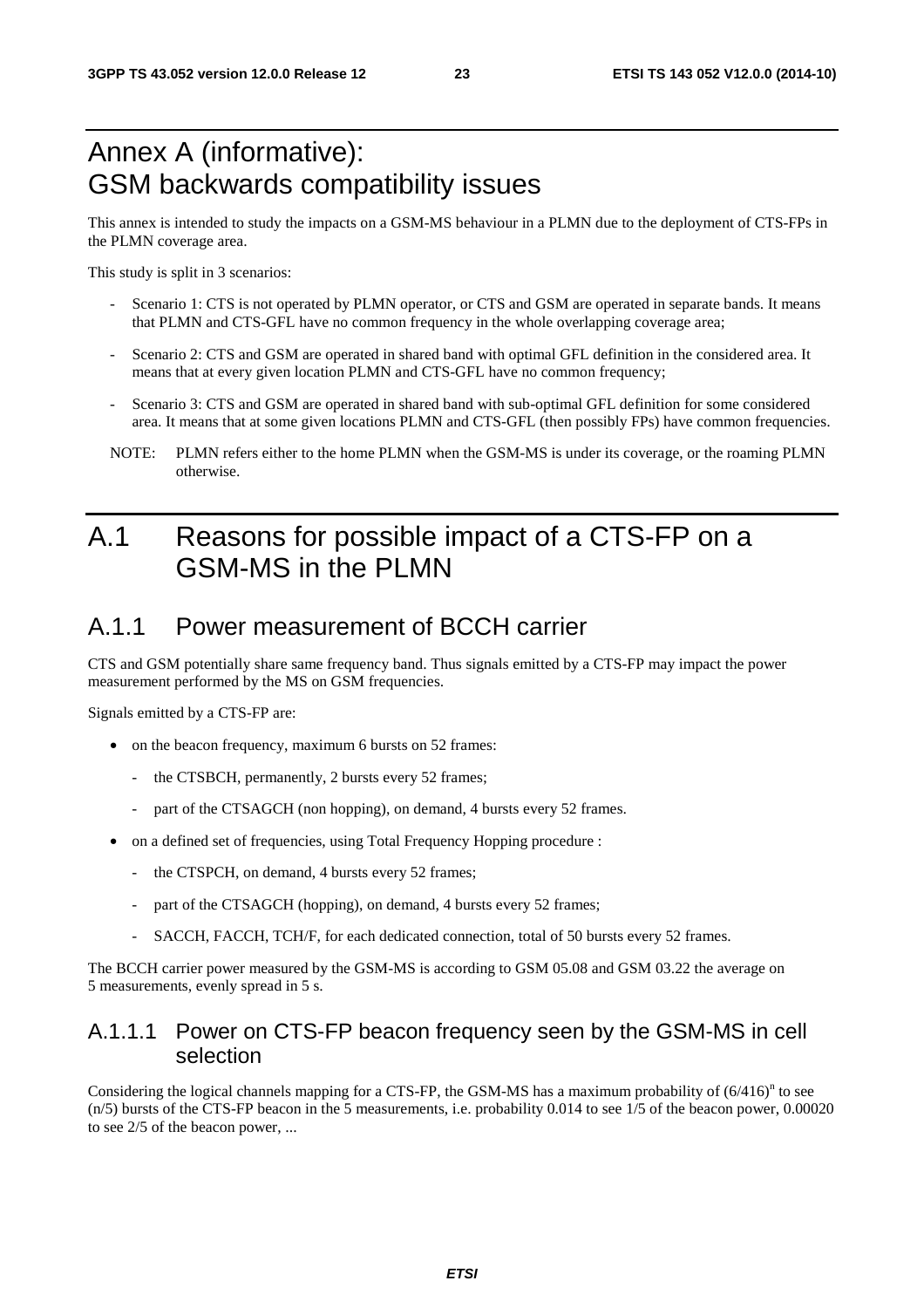#### A.1.1.2 Power on CTS-FP hopping frequencies seen by the GSM-MS in cell selection

On any other frequency, the CTS-FP has to perform Total Frequency Hopping. The power seen by the GSM-MS will depend on the number of frequencies used and the state of the FP (signalling, dedicated connection, ...).

If there is one dedicated connection, one timeslot will be used, spread over the hopped frequencies. For example, when hopping on 8 frequencies, the impact on power is as low as for the beacon frequency.

# A.1.2 Synchronisation of a GSM-MS

CTS and GSM share same burst format for frequency burst (FCH and CTSBCH-FB). Therefore a GSM-MS could perform misleading FCH detection. But the Synchronisation Bursts (SCH and CTSBCH-SB) have different training sequences. A GSM-MS will not be able to decode a CTSBCH-SB. In addition, multiframe scheme is different between BCCH and CTS beacon.

# A.2 Scenario 1: PLMN and CTS-GFL have no common frequency in whole coverage area

In this section, we consider that any GFL in the considered PLMN coverage and any BA list in this PLMN never have any common frequency.

This section corresponds mainly to the following cases:

- donor PLMN and CTS are operated in separate bands;
- the considered PLMN is not a CTS Donor PLMN.

# A.2.1 Cell Selection

#### A.2.1.1 GSM-MS has no BA list stored on the SIM

In this case, the GSM-MS shall scan all frequencies allowed by its type (GSM 900Mhz, 1800Mhz, multi-band, ...), the number of such frequencies being possibly reduced by network parameter such as BA RANGE.

The GSM-MS may see a CTS-FP frequency as the next most powerful frequency and try to find a FCH. If it is not a CTS beacon frequency, frequency burst detection will fail. If it is a CTS beacon frequency, the frequency burst may be detected, but the MS will fail to decode an SCH.

The impact on GSM-MS is an **additional delay of maximum 0,5 s per CTS frequency on which synchronisation is attempted**, i.e. CTS frequency seen with higher power than the BCCH on which the MS is finally camping (see GSM 05.08 subclause 6.2 for maximum delay allowed for synchronisation to a BCCH carrier).

#### A.2.1.2 GSM-MS has a stored BA list on the SIM (optional)

The GSM-MS attempts first to camp on a cell with frequency in that BA list.

If the GSM-MS achieves to camp on a cell with frequency from the BA list, no frequency used by any CTS-FP has been scanned. CTS deployment has **no impact on GSM-MS behaviour**.

If the GSM-MS fails to camp on any cell with frequency from the stored list, the GSM-MS behaviour is like in subclause 2.1.1. The impact on GSM-MS is an **additional delay of maximum 0,5 s per CTS frequency on which synchronisation is attempted**.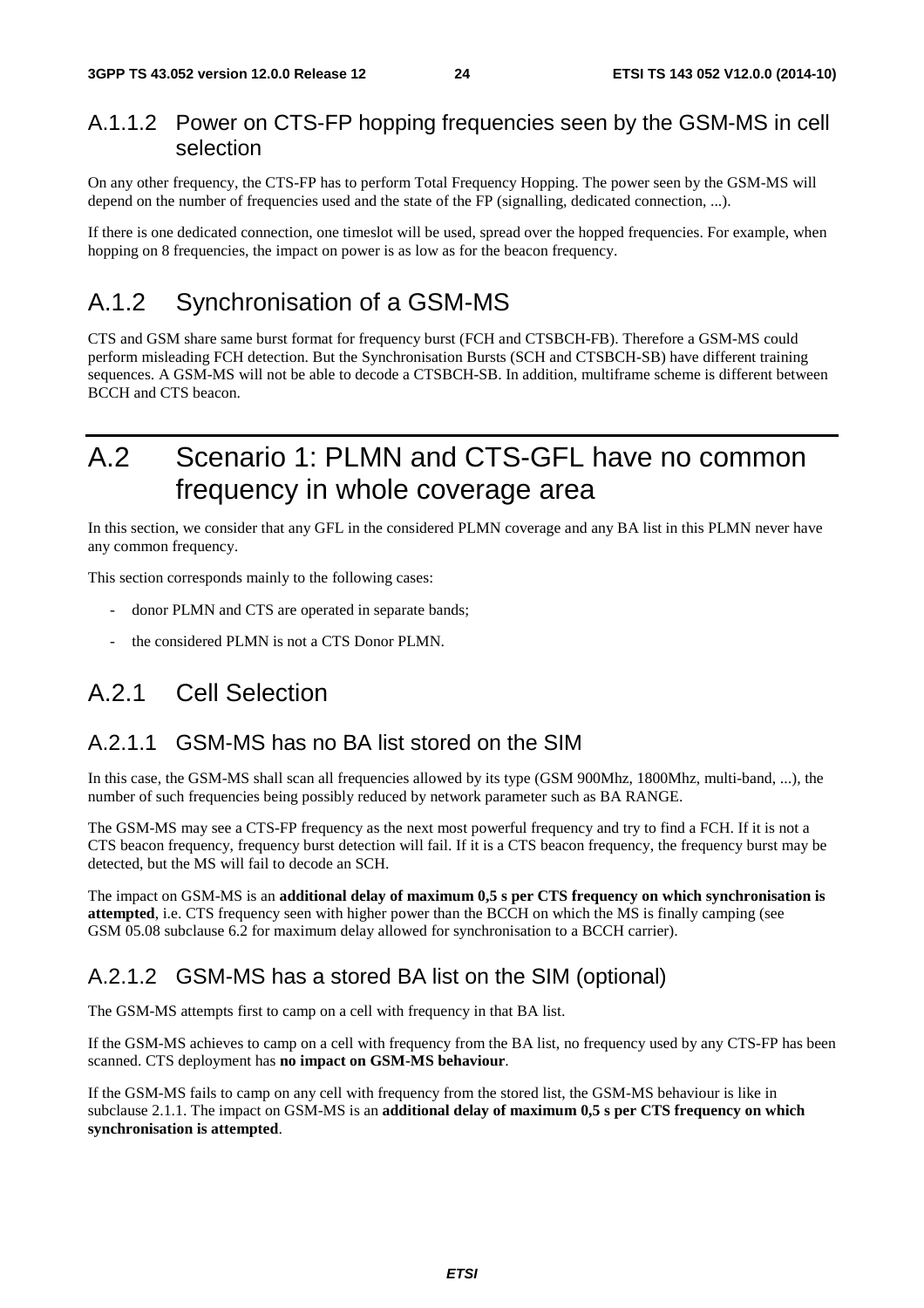# A.2.2 Cell reselection

When camped on a cell, the GSM-MS shall monitor frequencies from the BA list provided on the BCCH.

Since the BA list and GFL have no common frequency, the GSM-MS never monitors CTS-FP frequency. CTS deployment has **no impact on GSM-MS behaviour**.

### A.2.3 Handover

When in connected mode, the GSM-MS shall monitor frequencies from the BA list provided on the SACCH.

Since the BA list and GFL have no common frequency, the GSM-MS never monitors CTS-FP frequency. CTS deployment has **no impact on GSM-MS behaviour**.

# A.3 Scenario 2: PLMN and CTS-GFL have locally no common frequency

In this section we consider the locations where the BA list of any covering cell and the GFL of any covering CTS-FP have no common frequency.

This section corresponds to the typical operation of GSM and CTS in shared band with appropriate GFL depending on CTS-FP location.

# A.3.1 Cell Selection

#### A.3.1.1 GSM-MS has no BA list stored on the SIM

The GSM-MS behaviour is same as in scenario 1 (see subclause 2.1.1). The impact on GSM-MS is **an additional delay of maximum 0,5 sec per CTS frequency on which synchronisation is attempted**.

#### A.3.1.2 GSM-MS has a stored BA list on the SIM (optional)

The GSM-MS attempts first to camp on a cell with frequency in that BA list.

Either no CTS-FP transmits on any frequency in the stored BA list, and impacts are similar to scenario 1 (see subclause 2.1.2). This is typically the case when the GSM-MS did not move since BA list was stored.

Or one or more CTS-FPs transmit on frequency in the stored BA list at the MS current location. Then the GSM-MS will perform power measurements on CTS frequencies and possibly attempt to synchronise to them. The impact on GSM-MS is **an additional delay of maximum 0,5 sec per CTS frequency on which synchronisation is attempted**.

## A.3.2 Cell reselection

#### A.3.2.1 GSM-MS camping on its home PLMN

When camped on a cell, the GSM-MS shall monitor frequencies from the BA list provided on the BCCH.

Since the BA list and GFL have locally no common frequency, the GSM-MS never monitors CTS-FP frequency. CTS deployment has **no impact on GSM-MS behaviour**.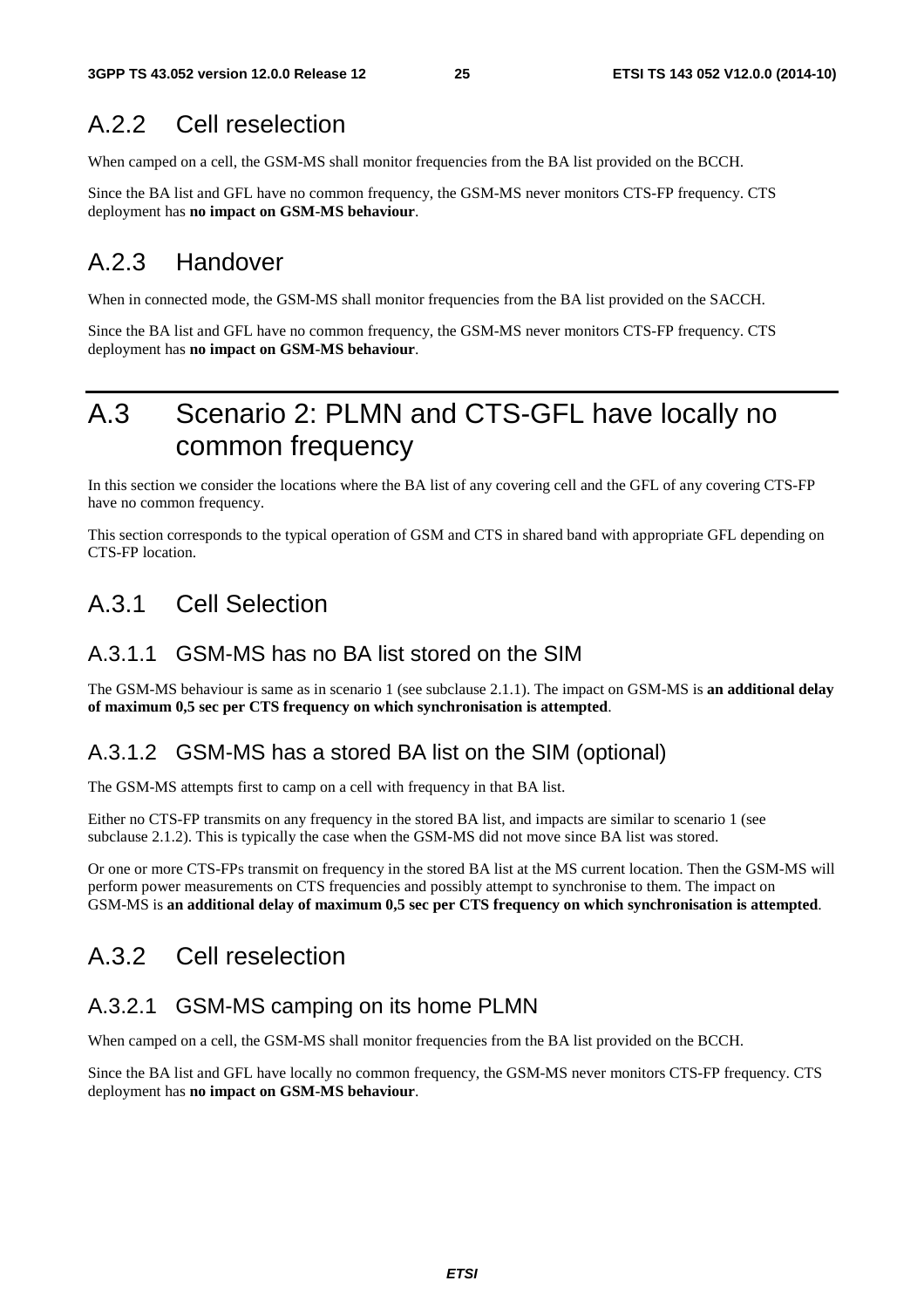#### A.3.2.2 GSM-MS camping on a visited PLMN in home country

When on a VPLMN in home country, the GSM-MS has in addition to search its HPLMN with a period T, T from 6 minutes to 8 hours (this parameter is normally on the SIM, otherwise default value is 30 minutes). So every T minutes the GSM attempts to access its HPLMN. In this case, impact on GSM-MS is, as in subclause 2.1.1., **an additional delay of max 0,5 sec per CTS frequency on which synchronisation is attempted**.

### A.3.3 Handover

When in connected mode, the GSM-MS shall monitor frequencies from the BA list provided on the SACCH.

Since the BA list and GFL have locally no common frequency, the GSM-MS never monitors any CTS-FP frequency. CTS deployment has **no impact on GSM-MS behaviour**.

# A.4 Scenario 3: PLMN and CTS-GFL have locally some common frequencies

In this section we consider the locations where the BA list of a covering cell and the GFL of a covering CTS-FP have at least one common frequency.

This clause typically corresponds to GSM and CTS operated in shared band where GFL is sub-optimal for that location. It could happen for example where almost all frequencies are used for BCCH, or at the border between GFL areas.

#### **One AFA requirement is to avoid that BCCH frequencies are used by a CTS-FP. Then scenario 3 is equivalent to scenario 2.**

However, if this is not achieved (just after a new frequency planning for example), impacts are described hereafter. Note that impacts are similar to those on a GSM-MS in a PLMN where two cells with same BCCH frequency overlap.

# A.4.1 Cell selection

Due to the presence of the CTS-FP, the power measured by the GSM-MS on a BCCH may be higher than its actual value. The ranking of the BCCH power may be modified.

In addition, if the GSM-MS tries to synchronise to such a "double" frequency it may find the CTSBCH-FB before the FCH (probability is 1/5 due to frequency burst repetition schemes). In thus case, it will fail to find the SCH at the expected frame, then discard that BCCH.

**The impact is that the GSM-MS could camp on a cell which is not the most powerful**. This is as for a GSM-MS in a PLMN at a location where 2 different BCCH are transmitted on same frequency.

# A.4.2 Cell reselection

Due to the presence of the CTS-FP, the power measured by the GSM-MS on a BCCH from the BA list may be higher than its actual value. The ranking of the 6 strongest BCCH carriers may be modified.

In addition, the first time the GSM-MS tries to decode the BSIC of such a "double" frequency it may find the CTSBCH-FB before the FCH (probability is 1/5 due to FCH and CTSBCH-FB repetition schemes). It will fail to find the SCH at the expected frame, then discard that BCCH candidate. The MS shall attempt a new BSIC decoding every 30 s if the BCCH is still in the 6 strongest surrounding cells, with same probability of failure. Note that if the BSIC is decoded once, the GSM-MS keeps track of the synchronisation and BSIC decoding will not fail anymore.

**The impact is that the GSM-MS ranking of the 6 strongest surrounding cells may be modified, the GSM-MS may camp on a valid but not best cell, and a valid BCCH may be temporarily discarded from the 6 strongest surrounding cells**. This could also happen for a GSM-MS in a PLMN at a location where 2 different BCCH are transmitted on same frequency.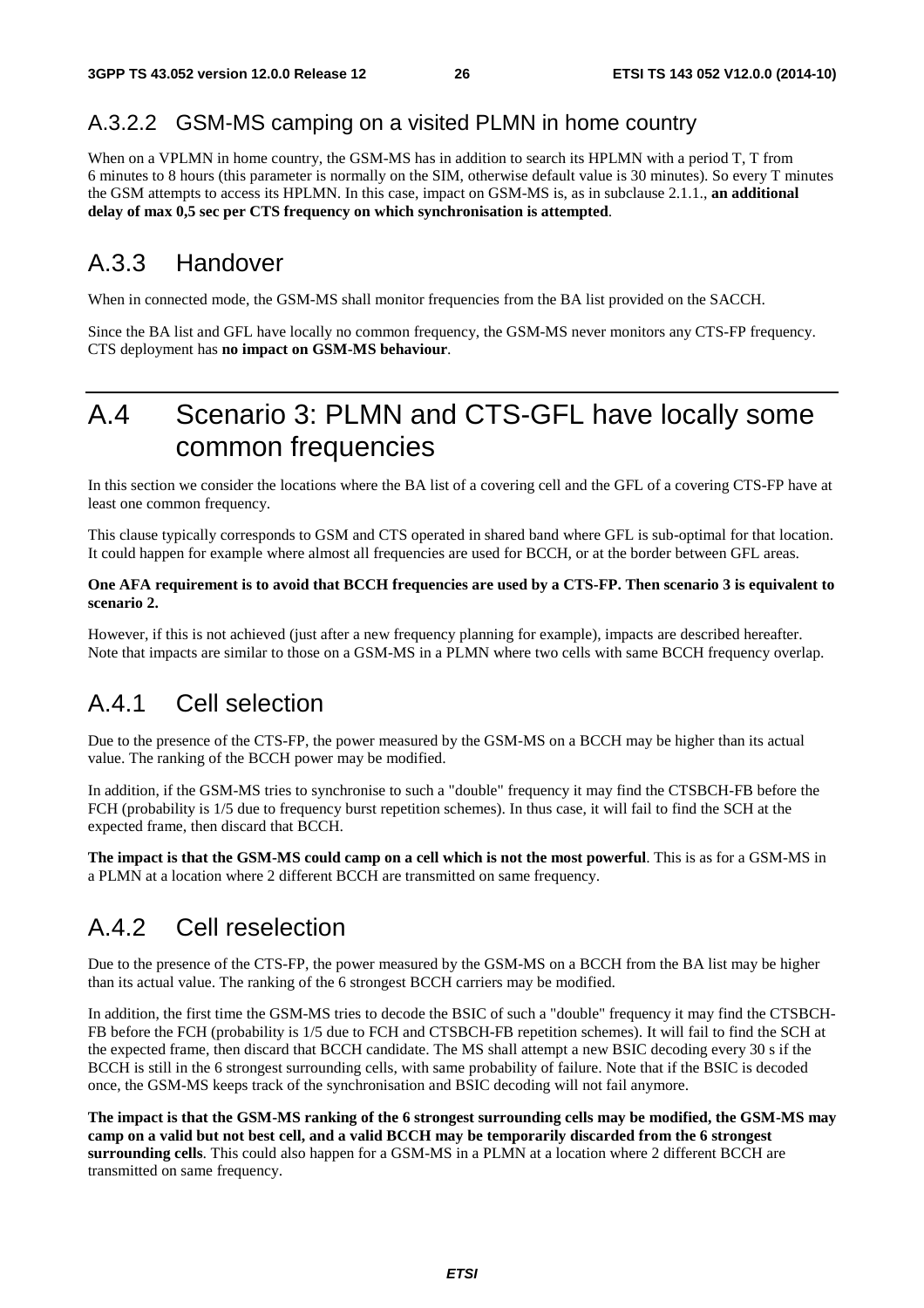# A.4.3 Handover

Due to the presence of the CTS-FP, the power measured by the GSM-MS on a BCCH from the BA list may be higher than its actual value. The ranking of the 6 strongest BCCH carriers may be modified. It has an impact only if it affects the ranking of a candidate cell for handover.

In addition, the first time the GSM-MS tries to decode the BSIC of such a "double" frequency it may find the CTSBCH-FB before the FCH (probability is 1/5 due to FCH and CTSBCH-FB repetition schemes). It will fail to find the SCH at the expected frame, then discard that BCCH candidate. The MS shall attempt a new BSIC decoding every 10 s if the BCCH stays in the 6 strongest surrounding cells, with same probability of failure. Note that if the BSIC is decoded once, the GSM-MS keep track of the synchronisation and BSIC decoding will not fail anymore.

**The impact is that the GSM-MS ranking of the 6 strongest surrounding cells may be modified, the GSM-MS may handover on a valid but not best cell, and a valid BCCH may be temporarily discarded from the 6 strongest surrounding cells**. This could also happen for a GSM-MS in a PLMN at a location where 2 different BCCH are transmitted on same frequency.

# A.5 Conclusion

If GSM and CTS are operated in separated bands (scenario 1), there is no impact on a GSM-MS except a small possible delay for cell selection in some specific cases.

Where GSM and CTS are operated in shared band with proper GFL definition (scenario 2), impacts are same as for scenario 1.

Where GSM and CTS are operated in shared band with sub-optimal GFL definition (scenario 3), AFA aims at having a configuration similar to scenario 2. If this is not achieved, possibly after new frequency planning, the impacts on the GSM-MS are similar to those of a PLMN where two cells overlap with same BCCH frequency.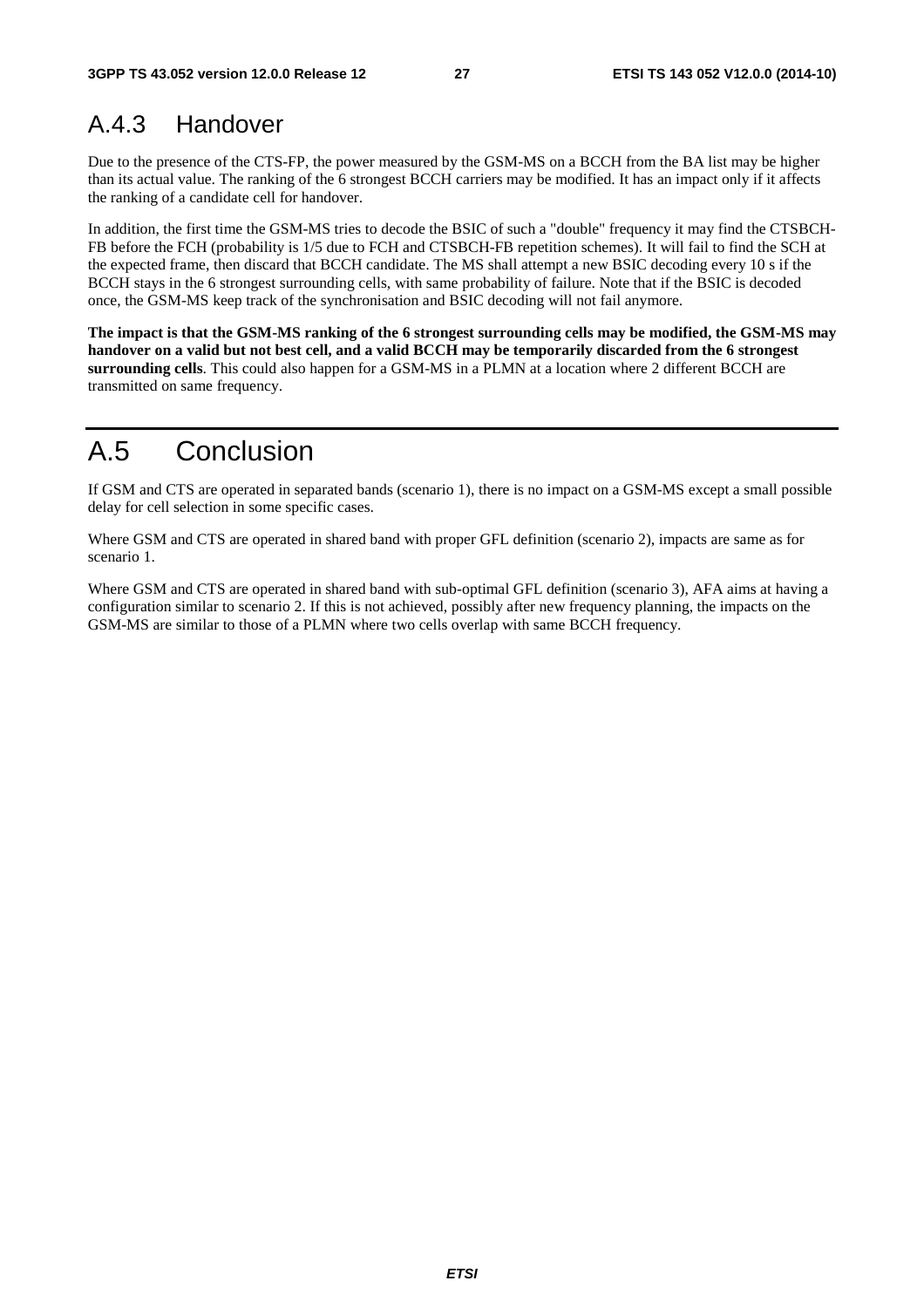# Annex B (informative): Change history

| <b>SPEC</b> | SMG# | <b>CR</b> | <b>PHASE</b> |       | VERS NEW VE | <b>SUBJECT</b>                           |
|-------------|------|-----------|--------------|-------|-------------|------------------------------------------|
|             |      |           |              |       | <b>RS</b>   |                                          |
| 03.52       | s29  | A005      | R97          | 7.0.1 | 7.1.0       | Modification of access request operation |
| 03.52       | s31  |           |              | 7.1.0 | 8.0.0       | Version for Release 1999                 |
| 03.52       |      |           |              | 8.0.0 | 8.0.1       | Version update to 8.0.1 for Publication  |

| <b>Change history</b> |                   |                 |           |            |                                          |              |            |
|-----------------------|-------------------|-----------------|-----------|------------|------------------------------------------|--------------|------------|
| <b>Date</b>           | <b>TSG GERAN#</b> | <b>TSG Doc.</b> | <b>CR</b> | <b>Rev</b> | <b>Subject/Comment</b>                   | <b>l</b> Old | <b>New</b> |
| 2001-04               | 4                 |                 |           |            | Version for Release 4                    |              | 4.0.0      |
| 2002-06               | 10                |                 |           |            | Version for Release 5                    | 4.0.0        | 5.0.0      |
| 2005-01               | 23                |                 |           |            | Version for Release 6                    | 5.0.0        | 6.0.0      |
| 2007-08               | 35                |                 |           |            | Version for Release 7                    | 6.0.0        | 7.0.0      |
| 2008-12               | 40                |                 |           |            | Version for Release 8                    | 7.0.0        | 8.0.0      |
| 2009-12               | 44                |                 |           |            | Version for Release 9                    | 8.0.0        | 9.0.0      |
| 2011-03               | 49                |                 |           |            | Version for Release 10                   | 9.0.0        | 10.0.0     |
| 2012-09               | 55                |                 |           |            | Version for Release 11                   | 10.0.0       | 11.0.0     |
| 2014-09               | 63                |                 |           |            | Version for Release 12 (frozen at SP-65) | 11.0.0       | 12.0.0     |